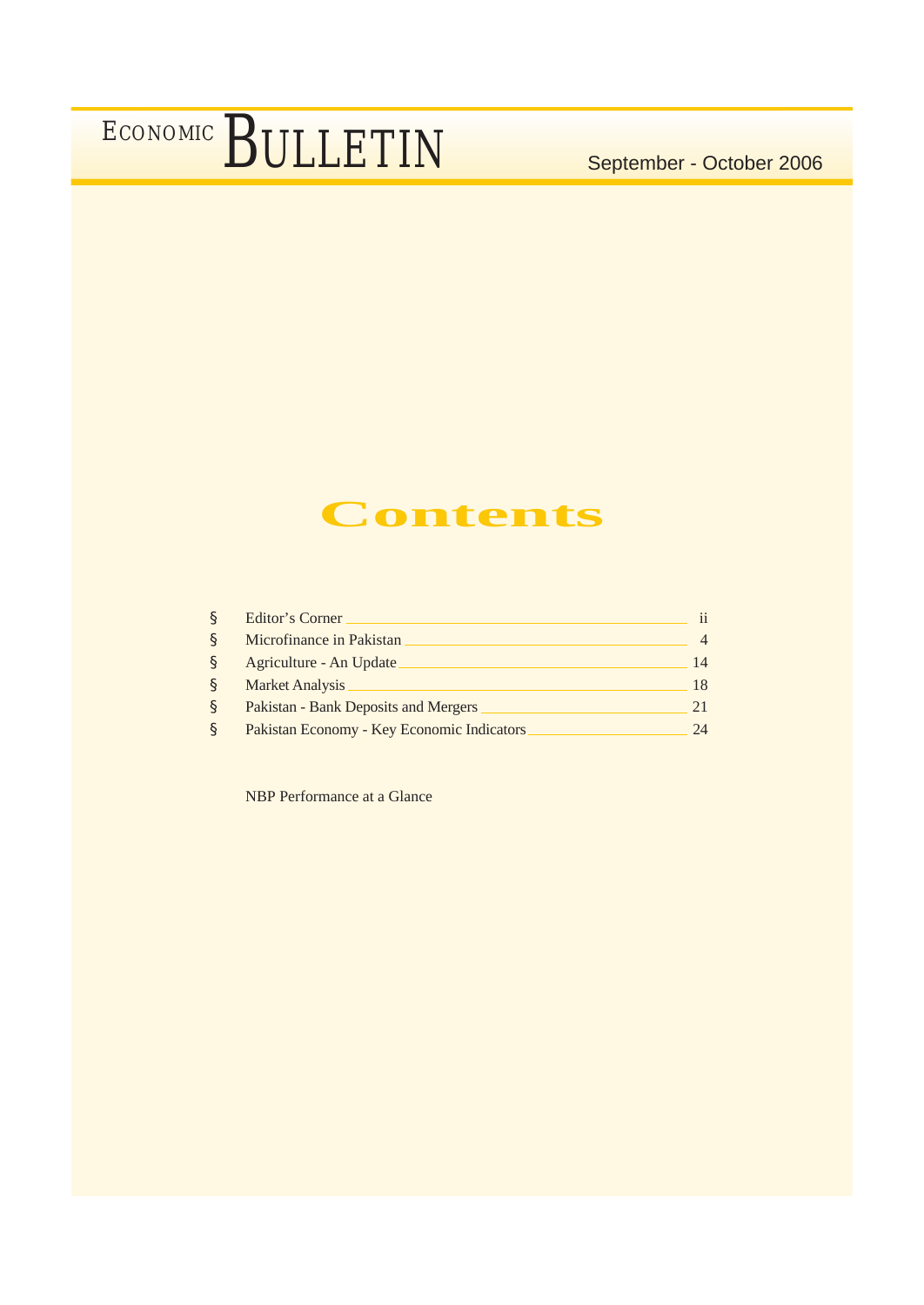### **Editor's Corner**

### Dear Readers,

Muhammad Yunus of Bangladesh and the Grameen Bank he founded in 1976 have been jointly awarded the 2006 Nobel Peace Prize, in recognition both for the efficacy of microfinance as an antipoverty tool and for Mr. Yunus's pioneering role at creating economic and social development from below.

It was his vision to give a better life to the poor people who were in need of loans, but were too poor to approach a bank as they could not offer any financial security. Through unwavering commitment in uplifting the poor from destitution, he turned his vision into practicality. He has transformed the lives of nearly 7 million impoverished people of Bangladesh through the Grameen Bank he founded. His work has been recognized worldwide and today the Grameen Bank has been replicated in over 60 countries as diverse as Nigeria, Tanzania, Kenya, China, Nepal, Indonesia, Sri Lanka, Papua New Guinea, France, Norway, Jamaica, Mexico, Colombia, Canada and the US. He showed that the poorest are bankable, and that poverty has not been created by the poor, it is created by the institutions and policies which surround them. Through microcredit the creativity in each human being is unleashed and even the poorest of the poor can work to bring about their own development.

Grameen's strategy is to offer miniscule loans without any collateral requirements to the poorest of the poor, people like the landless rural women, labourers, rickshaw drivers, sweepers and beggars –– those who are often ignored or simply forgotten altogether when major development projects are planned. It is felt that if financial resources are made available to these people on reasonable and acceptable terms, it provides them the opportunity to engage in small activities, which generates income, enabling them to send their children to school, have access to sanitation, clean drinking water and health facilities and can generally contribute to their well-being. As the disadvantaged find the means for self employment they gradually work their way out of destitution, subsequently creating conditions for sustainable peace.

The Grameen Bank had modest beginnings. Famine had hit the country and the poor were suffering greatly. Mr. Yunus went to the villages to learn about poverty from the people. Seeing the miserable conditions he was moved, and decided to give the first loan for a total sum of \$27 from his own pocket to 42 women from a village located near the Chittagong University where he was a professor teaching economics. The women had relied until then on local money lenders who charged high interest rates. This small amount was all they needed to release them from the clutches of the moneylender. The borrowers had no collateral and signed nothing, but repaid him in full.

Some time later, Dr. Yunus approached a bank with the proposal that they lend money to the poor people. When they refused, he resolved the matter by offering himself as a guarantor and signing the loan papers. He got the money from the bank, and gave it to the needy people. All the people paid him back. He trusted them and they did not let him down. There has been no looking back since. In 1976, Dr. Yunus founded the Grameen (village) Bank in Bangladesh, one of the world's poorest countries, where half of its population of 150 million lives below the poverty line.

Later in 1983, through a government ordinance, the project was transferred into a private independent bank. Today the Grameen Bank is owned by the poor (and formerly poor) borrowers themselves. Over 90 percent of the borrowers of the Bank are landless rural women who own more than 90 percent of the shares, while the government owns the remaining shares.

"Microcredit has proved to be an important liberating force in societies where women in particular have to struggle against repressive social and economic conditions", the committee said in announcing the prize. Grameen's real success is its role in empowering women in a conservative rural society.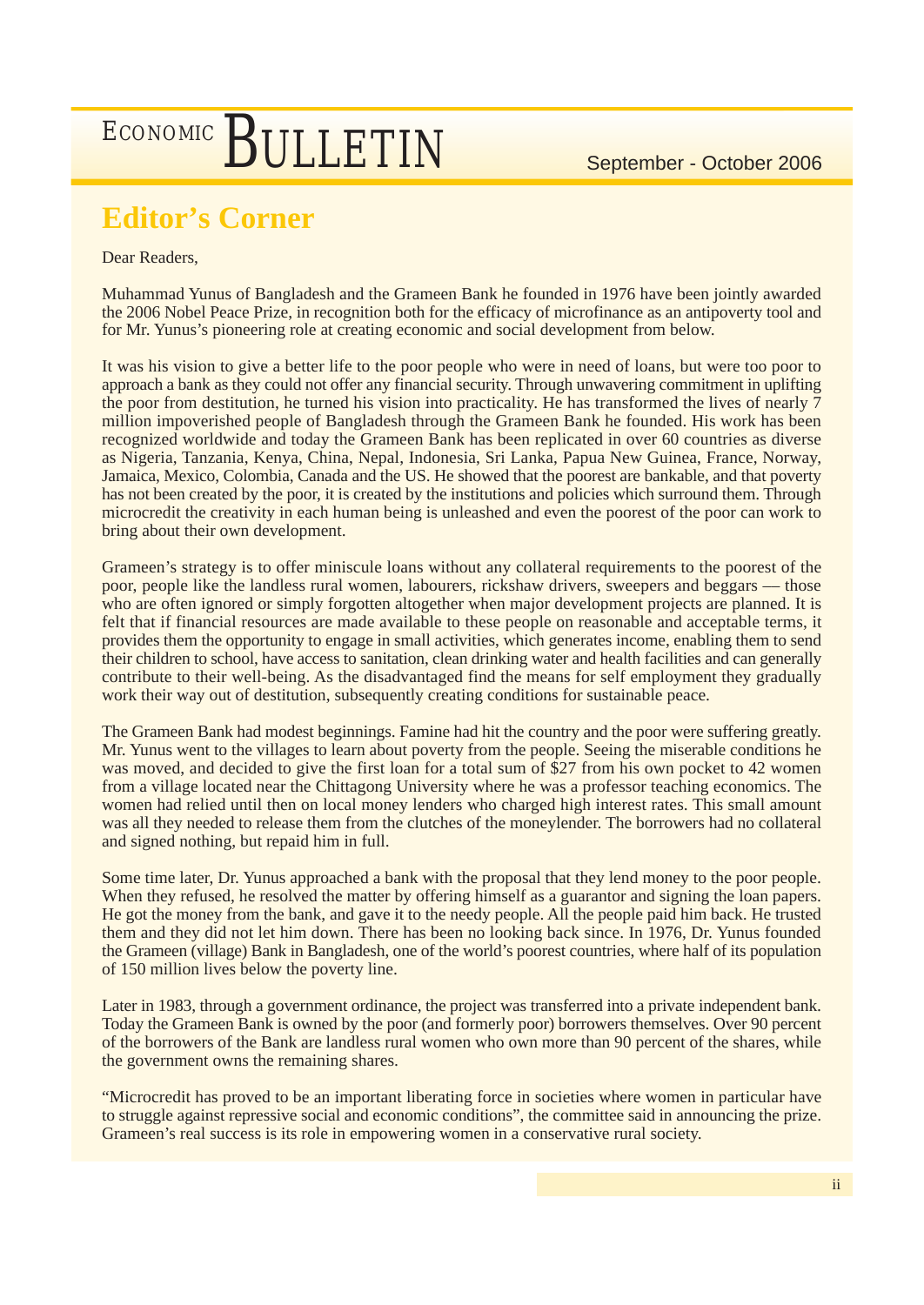Borrowers are organized into small informal groups. These groups apply for loans; at first two members receive the loan, the rest of the members act as co-guarantors for repayment. After they have repaid, the others get it. In this way the programme supports one another's efforts at economic self advancement, builds a sense of community and self reliance. It may be mentioned that loans are financed entirely by the borrowers' deposits, so the poor are funding the poor. Transactions take place in a business like manner, where interest is charged to cover all costs and for the project to remain viable.

Presently the Grameen family comprises a network of institutions and individuals, providing services to large numbers and promoting micro-credit as a cost effective way to fight poverty and promote socioeconomic development. It even has a programme, exclusively targeted for the beggars in Bangladesh. More than 26,000 beggars have benefited. These beggars sell small merchandise, like biscuits, sweets, toys house to house. They not only earn but also receive respect from society. The Grameen Bank has taken this initiative, as most of the poverty alleviation programmes do not reach this segment of the population and the Bank believes that credit is a human right.

It is his vision to have a world which is completely free from poverty. Not a single human being to suffer from the misery and indignity of poverty. One hopes that there are more visionaries like him, who can transform this dream into reality. It is a lesson which needs to be learned in Pakistan – it is the poor who need to be succoured, and it is they who pay back.

Ayesha Mahn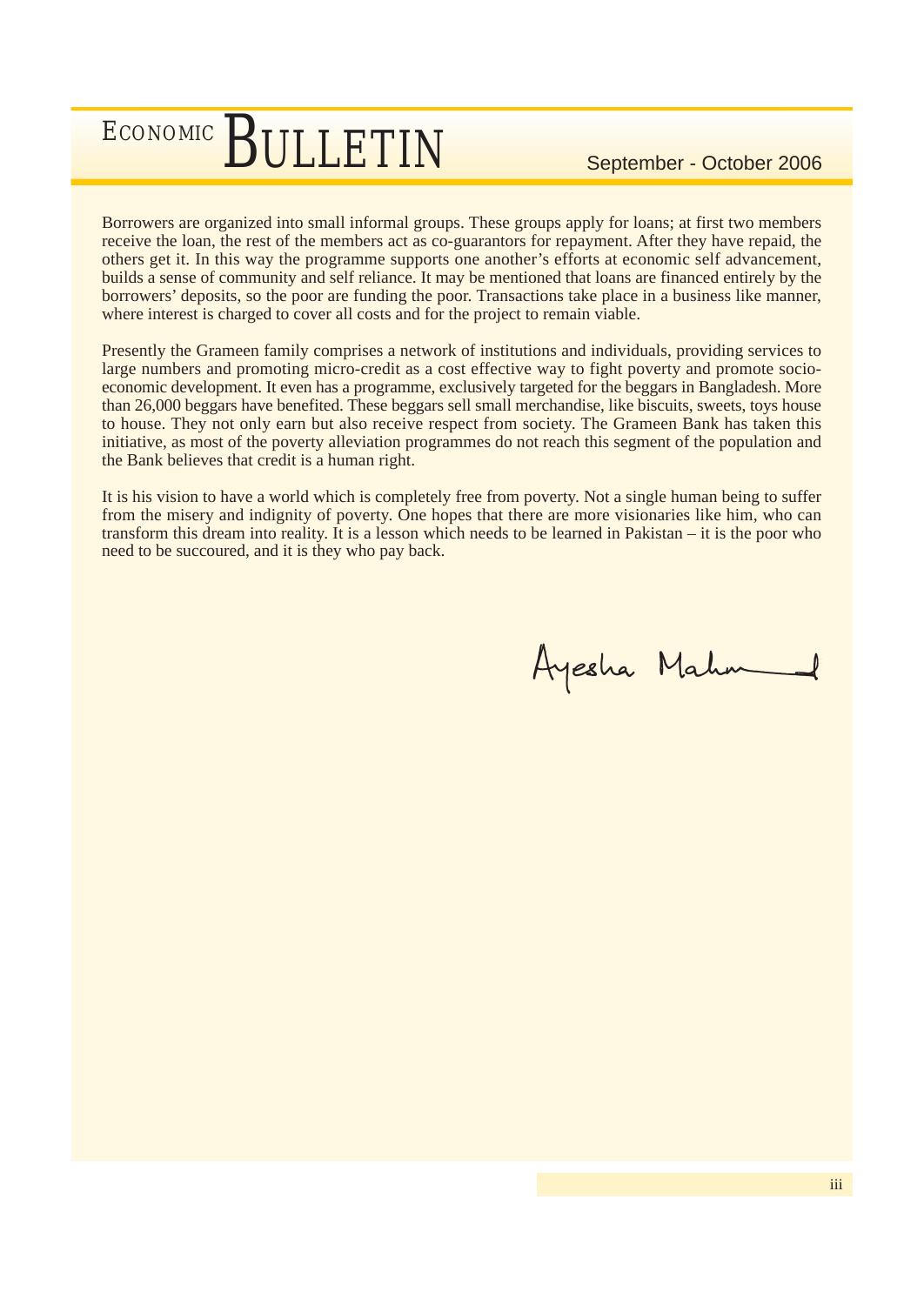### **Microfinance in Pakistan**

Microfinance enters a new phase

Reasons for change

Microfinance sector gains

Microcredit an instrument for poverty reduction In recent decades, the microfinance sector has evolved from small credits managed by NGOs to a growing commercial sector, providing a range of financial services; working capital deposits, loans, consumer credit, savings, insurance, money transfer services to the poor etc. The sector has gained increasing importance as governments all over the world are concerned for the welfare of their poor.

Poverty is perhaps the greatest challenge facing the world today. It encompasses not only low income and consumption, but also low achievement in education, health, nutrition, and other areas of human development. These deprivations keep the poor from leading the kind of life that everyone values. These people have meager assets, no access to markets and scarce job opportunities lock people in material poverty.

One of the ways to lift them out of poverty is to provide them with the opportunity. This means jobs, credit, roads, markets for their produce, schools, water, sanitation and health services. By stimulating economic growth or raising public investment in education and health, making state and social institutions more responsive to their needs, the governments can help in uplifting the poor from misery. Besides these factors, microcredit has proved to be a powerful instrument for poverty reduction. When people have access to credit it enables them to build assets, increase their income and reduce their vulnerability to economic crisis.

Access to credit allows poor people to take advantage of economic opportunities. Studies have shown that clients who join and stay in microcredit programmes have better economic conditions than non-clients, suggesting that these programmes do contribute to their improvements. Studies have also shown that over a long period of time many clients do actually graduate out of poverty. Whether it is Pakistan, Bangladesh, China, India, Sri Lanka or Indonesia, accessing financial services reduces the poor's vulnerability and translates into increased ability to meet food, health and educational needs.

Households are able to send their children to school for longer periods and make greater investment in their children's education. As access to credit gives them the chance to engage in some activity, income earnings increase, leading to better nutrition and better living conditions, which translates into lower incidence of illness.

Microfinance development has entered a new phase in most Asian countries including Pakistan. Formal financial institutions were only minor service providers in the microcredit market with the exception of Bangladesh, where Grameen Bank operated side by side with NGOs, while in Indonesia Unit Desas of Bank Rakyat Indonesia was the major supplier of microfinance services alongwith People's Credit Bank. NGOs were the dominant suppliers of microcredit in Cambodia, Nepal, Pakistan, Philippines and a number of Central Asian Republics.

Pakistan has moved away from traditional reliance on some banks for provision of small finance and the few NGOs that were operating providing rural support and special urban slum targeted programmes to a set of major initiatives. Until the recent past, NGOs and microfinance institutions (MFIs) were the major providers of microfinance domestically. The Aga Khan Rural Support Programme has played a pioneering role. In the early 1990s the government set up the National Rural Support Programme and the Punjab Rural Support Programme, essentially operating as NGOs.

Microfinance industry is changing for a number of reasons. These include among others, the transformation of NGOs into regulated financial institutions in some countries and their subsequent rapid growth, the entry of small existing banks into the industry and the expansion of their microfinance operations, the entry of new microfinance banks, the increasing role of conventional commercial banks and the growth of self help groups in microfinance especially in India.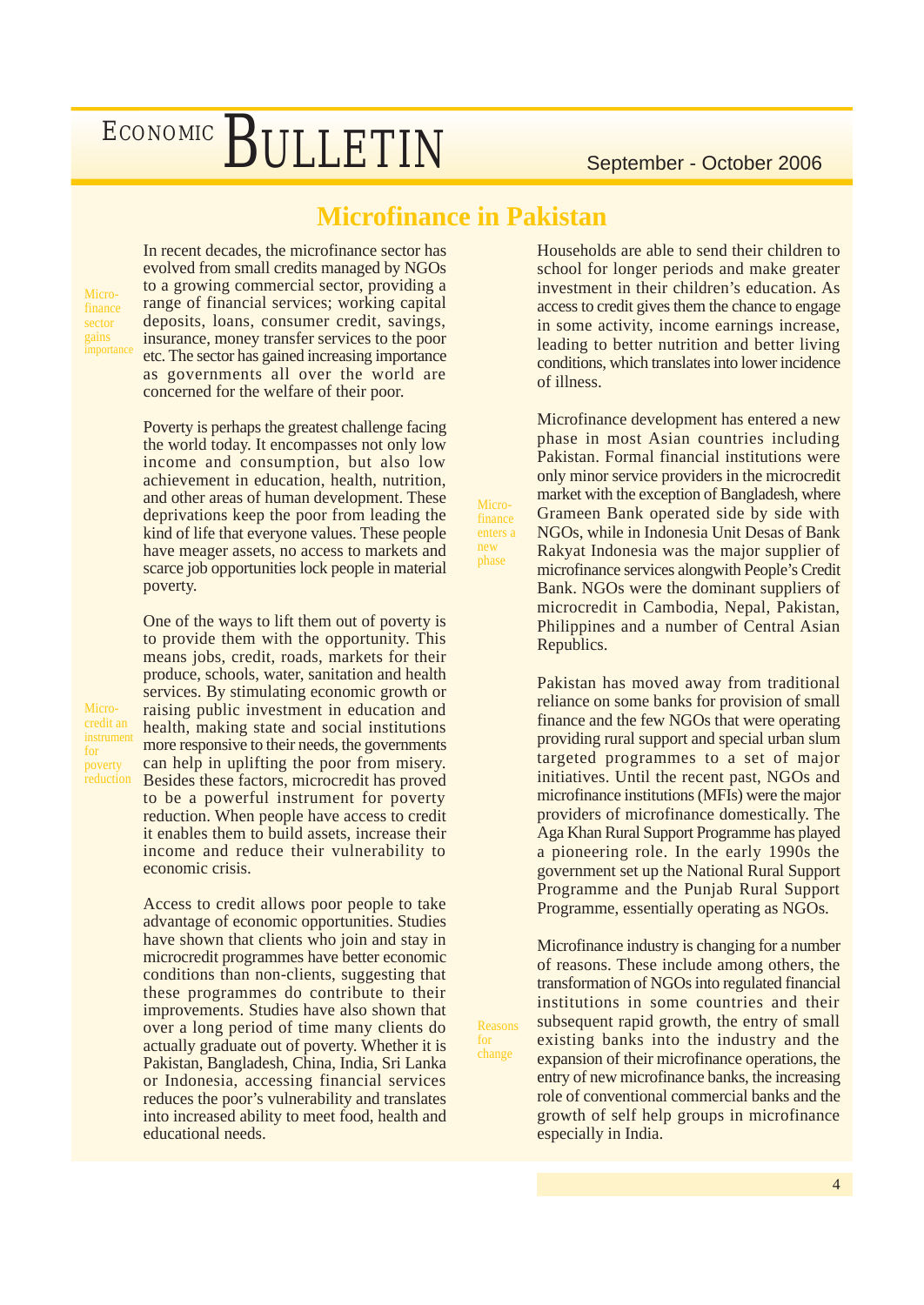Microfinance a tool for poverty **reduction**  In Pakistan, as part of the structural reforms initiated in the 1990s and consolidated after 1999, the government sought to reduce poverty. The Interim Poverty Reduction Strategy Paper (I-PRSP) was published in 2001, where the government expressed its views that, "access to credit is the surest way of empowering the poor and improving their income generating opportunities and that "international experience has shown that microcredit can be an important instrument in improving the income generating capability of the poor". The Government through its Poverty Reduction Programme believes that microfinance is fast emerging as a viable tool to address the question of poverty reduction.

While trying to alleviate poverty from the country, the Government felt that it needed to look afresh at Pakistan's financial sector and find new ways of reaching the poor, and those involved with SMEs. Microfinance Sector Development Programme (MSDP) was developed, where public private sector were expected to play important roles. As an outcome of the MSDP, a number of interventions have been made in the microfinance sector over the last 6 years. Perhaps the most significant is that microfinance has been given recognition as a separate entity in the financial sector.

For the development of the microfinance sector the Government thought it appropriate to first have an adequate financial infrastructure, including legal, regulatory and supervisory systems for financial institutions in place. Building of such infrastructure supports, strengthens and ensures the sustainability of institutions or programmes and promotes participation of private sector institutions in microfinance.

The Microfinance Institutions Ordinance 2001 was promulgated by the Government to support the development of the microfinance sector by introducing the concept of a microfinance institution, a term used to designate any institution that provides microfinance services. Under the Ordinance, the term is restricted to "a company that accepts deposits from the public for the purpose of providing microfinance services". The promulgation of the Ordinance has laid the foundation for the systematic growth of the sector.

The MFIs Ordinance 2001 details the provisions concerning minimum capital requirements, ownership structure, terms and conditions for establishing Microfinance Banks/ Institutions in the country, audit and disclosure requirements and winding up procedures. The operations of NGOs and other programs providing microcredit through sources other than public deposits/savings are not covered under the Ordinance.

The licensing, regulation and supervision of MFBs established/to be established under MFIs Ordinance 2001 has been entrusted to State Bank of Pakistan under MFIs legal framework. The framework allows establishment of three categories of formal microfinance banks in the country, namely, nationwide MFBs, province wide MFBs and district wide MFBs.

The SBP has a separate set of Prudential Regulations for Microfinance Banks/ Institutions. As with other banks, microfinance banks are required to submit to an external audit and to publish an annual report. In addition to regulating the amount of lending, the legislation regulates the opening of new branches and provisioning, rescheduling and write off of loans, and to some extent interest rates since microfinance banks are required to implement "appropriate pricing policies which ensure access of affordable financial services to the poor as well as operational and financial self-sustainability of MFIs".

The Government designed a microfinance policy in June 2000 to develop a pro-poor financial system. The policy emphasizes sustainable microfinance as it encourages private sector entering into microfinance to ensure innovation and flexibility.

The Government promulgated Khushhali Bank Ordinance, 2000 to establish a microfinance bank, named Khushhali Bank. This bank has been established under the joint ownership of 16 commercial banks. Following the enactment of the MFIs Ordinance 2001, the State Bank of Pakistan issued a licence to the First Microfinance Bank to operate at country level. The major sponsors are the Aga Khan Rural Support Programme, Aga Khan Fund for Economic Development and the International Finance Corporation.

Khushhali Bank and the First Microfinance Bank established

Prudential Regulations for microfinance

Financial infrastructure

Microfinance Institutions **Ordinance**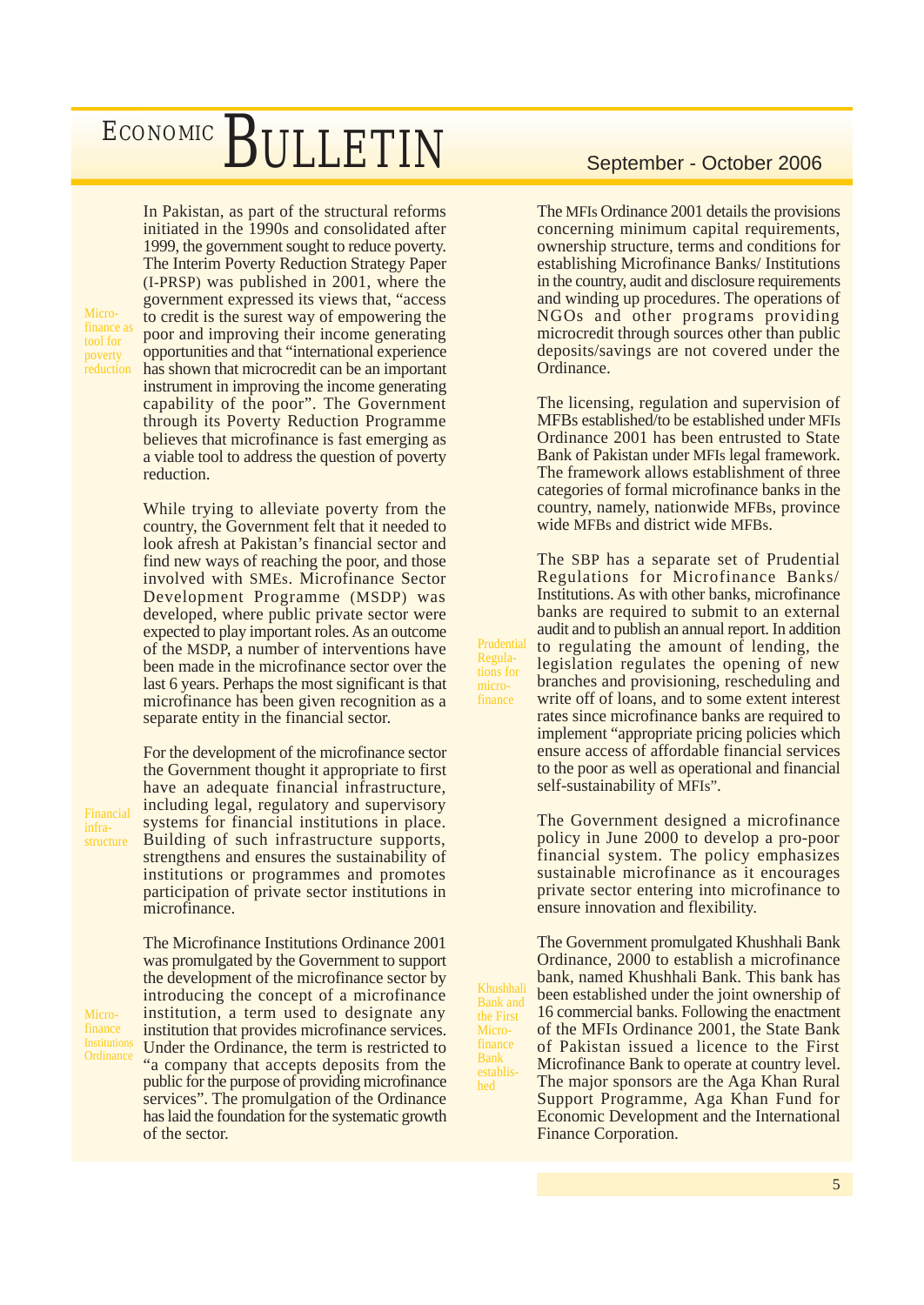### Microfinance Providers Institutional Brief

### Microfinance Banks

### *Khushhali Bank*

Box

- § Established in August 2000, with headquarters in Islamabad. It was set up as part of the government's Poverty Reduction Strategy and its Microfinance Sector Development Programme.
- § Its mandate is to retail microfinance services and act as a catalyst in stabilizing Pakistan's microfinance sector.
- § The Bank's shareholders are 16 commercial banks, including two multinational banks.
- § The Government obtained a loan of \$150 million from the Asian Development Bank to support the operations of Khushhali Bank.
- § The Bank now serves nearly 230,000 clients, with cumulative disbursements of over Rs6.0 billion through its branch network in 74 districts with high poverty incidence. The majority of bank's clients are in rural areas (60%) and includes the very poor. Roughly one-third of the beneficiaries are women.
- § The Bank encourages formation of alliances with the NGOs. It benefits from two endowment funds, namely, Microfinance Social Development Fund and Community Investment Fund.
- § It operates in all provinces of the country.
- § The Bank uses a group lending methodology. Loans are made directly to individuals in the group, but if one member of the group defaults then all members of that group become ineligible for loans.
- § The Bank offers microloans of between Rs3000 Rs30,000. Loans are offered for investments in agriculture, livestock and microenterprises.
- § Most client groups are formed by the communities themselves with facilitation from Khushhali Bank staff, but some are groups facilitated by NGO groups.
- § In addition to loans, the bank has started offering equity sharing<br>in small infrastructure projects to interested community organizations.

*First Microfinance Bank*

- § The first private sector specialized microfinance bank established in 2002.
- § Initial sponsors of the bank included Aga Khan Rural Support Programme and the Aga Khan Fund for Economic Development. IFIC joined later.
- § It has \$11 million of capital.
- § AKRSP accounts for 46%, AKFED 30% and IFC 24% of the ownership.
- § The Bank built upon the rural development model shaped by AKRSP.
- § It provides deposit, lending and other financial services.
- § It has established a network of 36 branches/units in the country.
- § Loan beneficiary base has increased to 41,000 in September 2006.
- § Women loan beneficiaries are 28% of total borrowers.
- § It offers a range of loan products that include individual loans, group loans in rural areas, business committee loans, urban group loans and business group loans with a service charge between 10-16%.
- § The Bank offers a number of saving and deposit schemes, micro insurance, funds transfer facility, cheque collection etc.
- § There is a minimum balance requirement of  $\text{Rs}5/=\text{only with}$ no service charge.
- § More than 80% of the depositors are from lower income segment having less than Rs400 average balance in the account.
- § The Bank offers non-financial services to micro entrepreneurs that focus on enterprise development, as well as client's wellbeing, including heatlh, nutrition and education.

*Pak Oman Microfinance Bank Ltd*

- § The Bank was established in May 2006.
- § The sponsors are Government of Sultanate of Oman and Pak Oman Investment Company with shareholding of 67% and 33% respectively.
- § It was set up with the basic objective to eradicate poverty by creating sustainable income opportunities for the lower strata of the population, particularly women.
- § It provides a host of services, micro business loans for running capital, micro agriculture loans for agri-inputs, micro asset loans for asset building, micro loans for new business and livestock loans for goat and sheep rearing.
- § Branches are operational in Karachi, Hyderabad, Rawalpindi, Islamabad, Mirpur Khas, Tando Allayar.
- § Number of borrowers stands at 4354 as of September 15, 2006.
- § Recovery rate is 100%.
- § No collateral. It is the group guarantee of the borrower.

*Tameer Microfinance Bank Ltd*

- § Set up as a private commercial microfinance bank licensed by the State Bank of Pakistan under the Microfinance Ordinance 2001.
- § Provides services to the economically active poor. It serves low income, salaried, self-employed and micro entrepreneurs with a range of financial products eg. Tameer-e-Ghar, Tameer-e-<br>Karobar, Tameer-e-Bacchat and Tameer-e-Khazana.

*KASHF Foundation*

- § Started in 1996.
- § Target clientele are women from low income communities.
- § Offers pro-women and pro-poor products.
- § Group methodology has been replicated from Grameen Bank.
- § Outreach has increased.
- § Operative in four district of Punjab.
- § It is the first MFI in Pakistan to introduce a micro insurance product; this covers the death risk of the client by insuring the entire loan balance.
- § It offers access to small loans and micro deposit services to its customers.
- § Loans are extended without collateral or personal guarantee.
- § Loan approval is subsequent to the formation of a group of 20 25 women who ensure that loan repayments are regularly made.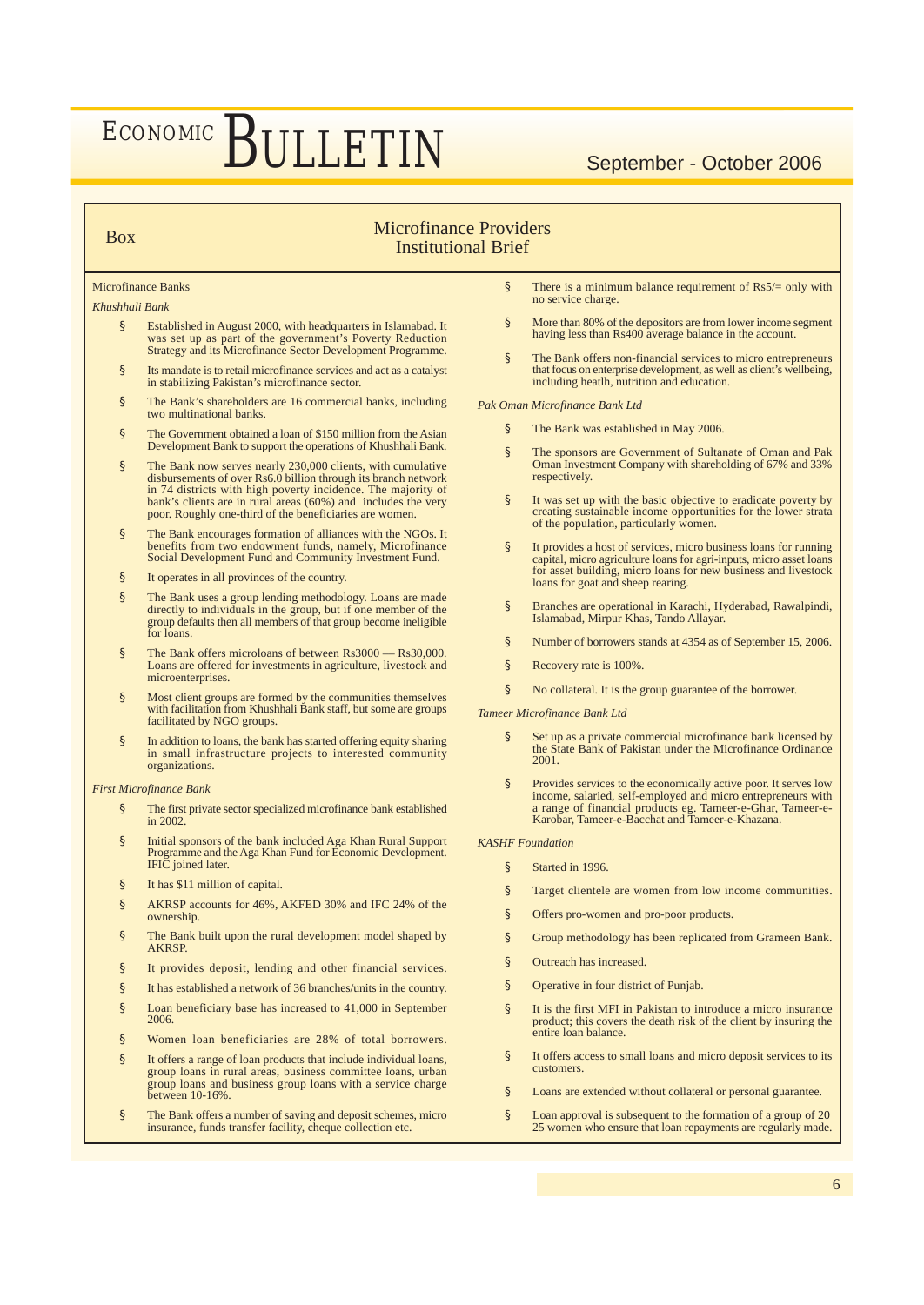### Microfinance Providers Institutional Brief

### *SAFWCO*

§ It aims to enhance the socio-economic status of vulnerable groups through sustainable income generating activities.

- § It is based on group lending.
- § It operates to:
	- mobilize the community groups for savings
	- form male and female saving groups in the villages<br>- provide credit facility to the poor/vulnerable groups,
	- especially women create job opportunities
	- train potential entrepreneurs for managerial and technical skills

### *Orangi Pilot Project*

- § In September 1987, Orangi Charitable Trust was established to expand the provision of credit to existing micro enterprises. The rationale being that these micro enterprises were not able to access loans from commercial banks due to loan size, collateral requirements and other considerations.
- § It supports people's initiative through providing credit to existing micro enterprises at the bank rate of interest, without collateral.
- § Trains NGOs/CBOs to enable them to initiate micro credit programmes in their community.

### *National Rural Support Programme*

- § Established in 1991.
- § Its Board of Directors consists of volunteers who represent different sectors of society.
- § It aims at improving the quality of life of rural poor by building their capacity.
- § It offers a programme package comprising of the following: social guidance (formation of community organizations
	- skills enhancement technical assistance
	- linkages (assisting communities to access government and
	- private resources and services)
	- line of credit (providing income generating opportunities to communities by having access to small loans in productive sectors).
- § NRSP fosters a network of community organizations (CO) which can plan and implement various developmental activities at the village level.
- § The microfinance programme of NRSP comprises savings and credit schemes.
- § NRSP uses the forum of COs for delivering small loans. Loans are given through CO to individual members for productive purposes only.
- § Alongwith the rural credit, NRSP has initiated a micro credit scheme in peri-urban areas of Pakistan.

*Punjab Rural Support Programme*

- § It became operational in June 1998.
- § PRSP is a non-government, non-profit and non-commercial organization.
- § It aims at poverty alleviation, social and economic empowerment<br>in the rural areas of Punjab through community participation.

Like other Rural Support Programmes, PRSP also provides saving services to its clients.

*Sarhad Rural Support Programme*

- Established in 1989 with the objective to reduce poverty in the rural areas of NWFP through participatory community mobilizing approach.
- § Currently working in ten districts of NWFP, comprising Charsadda, Karak, Kohat, Hangu, Peshawar, Nowshera, Battagram, Mansehra, Abbottabad and Haripur.
- § The selection of SRSP's program area is based on a region's level of poverty and willingness of rural communities to become partners of SRSP.
- § SRSP is engaged in a broad spectrum of development activities. Clients avail credit for livestock, micro enterprises and agriculture.
- § Tenure of loan repayment ranges from 6-30 months.

*Thardeep Rural Development Programme*

- § Established as an independent NGO in July 1998.
- § It focuses on sustainable land use, health, education, microcredit and saving, and social mobilization.
- § It extends microcredit to the community organizations without collateral, and on the basis of social guarantee. Micro credit is extended in the field of enterprise, livestock development, and small infrastructure development schemes, agri-input etc.

*DAMEN*

- § It is a non-profit, non-government organization established in May 1992.
- § Working in the rural/peri-urban areas around Lahore.
- § It concentrates on the social and economic uplift of communities, especially in rural areas/urban slums, by encouraging them to ascertain their own needs.
- § DAMEN has a four pronged strategy:
	- Non-formal education
	- Micro-financing/community revolving plan<br>- Training, capacity building and skill development of community action groups
	-
	- Research, networking and linkages

### *Taraqee Foundation*

- § Established as a non-government organization in February 1994 for the development of low income communities in Balochistan.
- § Taraqee Foundation funded activities are in the low-income and far-flung areas and it has the capacity to run and monitor them effectively.
- § The main objective of Taraqee is to improve the living conditions of the rural and urban population of Balochistan.

### *Sungi Development Foundation*

- § Established in 1989 as a non-profit, non-governmental, public interest organization.
- § Initially, it was a small advocacy-reasearch oriented NGO involved in some advocacy campaigns.
- § Sungi initiated the Hazara Community Support Programme during 1994.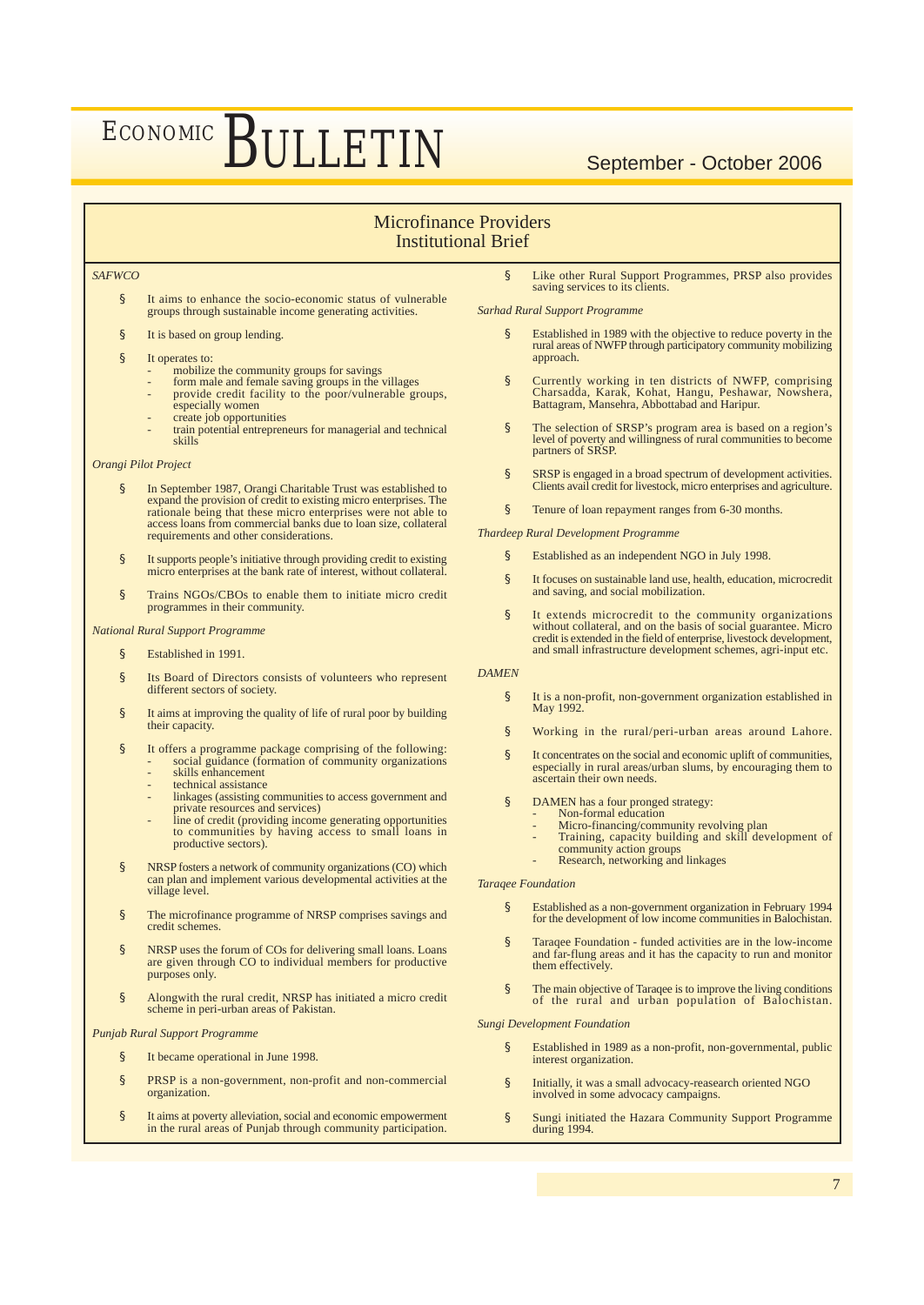The government established four important funds during 2001 for sustainable microfinance services. The Microfinance Social Development Fund of \$40 million has been created to ensure sustained and assured investment in building social capital for developing the demand side of the microfinance market. This basically implies increasing the opportunities for the poor and creating participatory institutions/ mechanisms. Funds support capacity building of community based organizations in terms of social awareness and management of income generating activities.

Another important fund is the Community Investment Fund of \$20 million, with the objective to increase the access of the poor communities to infrastructure for improving their livelihood through efficient and productive use of local resources. There are two more funds, a Risk Mitigation Fund of \$5 million, established to assist the poor in case of loss of income generating assets due to unforeseen circumstances beyond their control. A Deposit Protection Fund of \$5 million has also been established to provide long term source of funding for social intermediation to expand the microfinance market.

Microfinance Institutions paid-up capital requirements are lower than commercial banks at Rs250 million. The State Bank has adopted international standards in establishing requirements for capital adequacy, maximum loan size, credit and operational risks etc.

Amendments

Four funds

> The Finance Bill for 2006 now includes the long awaited amendments and refinements in the MFI Ordinance of 2001. Among others, the amendments;

- empower SBP to introduce flexibility and broadening of Microfinance Institutions to include Microfinance Banks,
- give SBP flexibility in the determination of CRR and SLR with a flexible monitoring system,
- provide SBP the option of determining the definition/threshold income level of the poor,
- strengthen provisions to introduce explicit clauses regarding licensing of new MFIs, separate licensing requirements for existing NGO-MFIs,

new start-up MFBs as well as improving provisions related to suspension of licenses,

- bring in line with SECP guidelines on corporate governance, the terms of external auditors and extending period of submission of accounts, and
- strengthen regulatory powers of SBP.

The Governor, SBP in her keynote address at the Seminar on *"Beyond Charity: Commercial Opportunities in Micro and Small Lending",*  jointly organized by USAID and Shore Bank International at Islamabad, on June 2006 stated "These amendments are quite far reaching, are in line with the stakeholder's demands and hold the promise of providing the desired level of flexibility both at the regulatory cum supervisory level, while easing constraints of the industry. Microfinance Institutions will now be able to tailor their products to meet the needs of their customers as they move along the prosperity continuum. The amendments have also made it possible to increase the business viability and diversity of institutions by the emergence of Regional Microfinance Banks that might obtain license for five adjacent districts with the prescribed minimum capital requirements (Rs150 million).

Far reaching amendments

SBP issues

for commerThe enhanced regulatory powers of SBP are aimed to ensure proper regulatory and supervisory oversight of the licensed MFBs. The amendments would also help improve the corporate governance of microfinance banks to become socially responsible and financially sustainable institutions.

As an additional feature, mobile banking guidelines have been designed to facilitate MFBs to penetrate their target market. SBP has issued NGOs/Rural Support Programs/ Cooperative Transformation guidelines. Fit and proper criteria has been laid down for CEOs and Management of MFBs."

State Bank of Pakistan has issued guidelines for commercial banks to undertake microfinance business. Commercial banks and their branches undertaking microfinance business will continue to be governed by Banking Companies Ordinance 1962 and will not be considered microfinance banks which are established under MFI Ordinance 2001. guidelines cial banks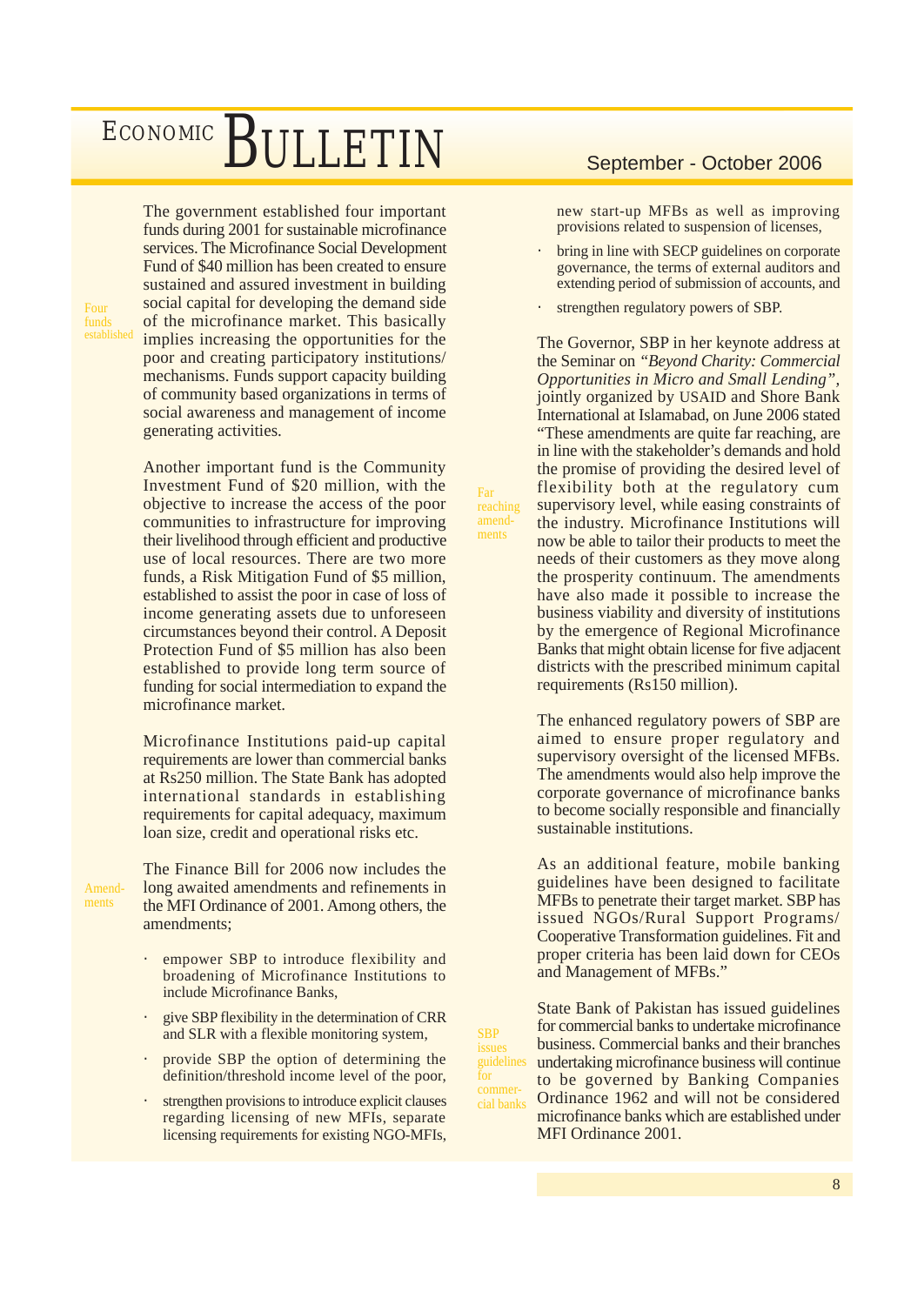|                                                 |                                                                                                             |                                  |                                        |                                     |                                | Microfinance Providers<br>Outreach |                              |                               |                                                                                                                                              |                                                                                                                                             |                                                                              |                                                                       | (Rs. in 000)                                                        |
|-------------------------------------------------|-------------------------------------------------------------------------------------------------------------|----------------------------------|----------------------------------------|-------------------------------------|--------------------------------|------------------------------------|------------------------------|-------------------------------|----------------------------------------------------------------------------------------------------------------------------------------------|---------------------------------------------------------------------------------------------------------------------------------------------|------------------------------------------------------------------------------|-----------------------------------------------------------------------|---------------------------------------------------------------------|
|                                                 |                                                                                                             | Number of<br>Borrowers<br>Active | Active Women<br>Number of<br>Borrowers | Gross Loan<br>Portfolio<br>(Rs. Mn) | Number of Loans<br>Outstanding | Number of<br>Saving<br>Accounts    | Number of<br>Women<br>Savers | Saving Outstanding            | $\begin{array}{c c}\n\text{Active} \\ \hline\n\text{Borrows} \\ (96)\n\end{array}$<br>Active<br>Women<br>Borrowers<br>Number of<br>per Total | Loan<br>Balance per<br>$\begin{array}{ l } \hline \text{Borrows} \\ \hline \text{Rs.\ In\ 000)} \\ \hline \end{array}$<br>Average<br>Active | Outstanding<br>(Rs. In 000)<br>Average<br>Balance                            | Active<br>Savers (%)<br>Percentage<br>of Women<br>Savers-to-<br>Total | Average<br>Saving<br>Balance per<br>(Rs. In 000)<br>Active<br>Saver |
|                                                 | Khushhali Bank                                                                                              | 227,172                          | 75,725                                 | 1,923.25                            | 227,172                        | $\circ$                            | $\circ$                      | $\circ$                       | 33.3                                                                                                                                         | 8.5                                                                                                                                         | 8.5                                                                          | 0.0                                                                   | 0.0                                                                 |
| Microfinance Banks                              | Microfinance Bank<br>The First<br>$_{\rm Lrd}$                                                              | 16,931                           | 2,454                                  | 362.70                              | 16,931                         | 27,932                             | 3,661                        | 650,719                       | 14.5                                                                                                                                         | 21.4                                                                                                                                        | 21.4                                                                         | 13.11                                                                 | 23.3                                                                |
|                                                 | Rozgar Microfinance<br><b>Bank</b> Ltd                                                                      | 1,777                            | 195                                    | 19.62                               | 1,777                          | 1,204                              | $\circ$                      | 17,887                        | 11.0                                                                                                                                         | 11.0                                                                                                                                        | $11.0$                                                                       | $0.00$                                                                | 14.9                                                                |
|                                                 | Microfinance Bank<br>Network                                                                                | 2,211                            | 440                                    | 38.85                               | 2,211                          | 3,346                              | 440                          | 10,634                        | 19.9                                                                                                                                         | 17.6                                                                                                                                        | 17.6                                                                         | 13.15                                                                 | 3.2                                                                 |
|                                                 | Sub Total                                                                                                   | 248,091                          | 78,814                                 | 2,344.41                            | 248,091                        | 32,482                             | 4,101                        | (Weighted Avg.)<br>679,240    | 31.8                                                                                                                                         | 9.4                                                                                                                                         | 9.4                                                                          | 12.63                                                                 | 20.9                                                                |
|                                                 | Kashf Foundation                                                                                            | 75,520                           | 75,201                                 | 774.43                              | 105,498                        | 63,627                             | 63,627                       | 6,394                         | 99.6                                                                                                                                         | 10.3                                                                                                                                        | 7.3                                                                          | 100.0                                                                 | 0.1                                                                 |
|                                                 | SAFWCO                                                                                                      | 8,880                            | 2,925                                  | 42.64                               | 8,880                          | $\circ$                            | $\circ$                      | $\circ$                       | 32.9                                                                                                                                         | 4.8                                                                                                                                         | 4.8                                                                          | 0.00                                                                  | $\circ$                                                             |
|                                                 | Akhuwat                                                                                                     | 3,011                            | 1,656                                  | 18.12                               | 3,011                          | $\circ$                            | $\circ$                      | $\circ$                       | 55.0                                                                                                                                         | 6.0                                                                                                                                         | 6.0                                                                          | 0.00                                                                  | $\circ$                                                             |
| <i>suoimiisul</i><br>Microfinance               | Orangi Pilot Project                                                                                        | 6,986                            | 2,420                                  | 64.03                               | 6,986                          | $\circ$                            | $\circ$                      | $\circ$                       | 34.6                                                                                                                                         | 9.2                                                                                                                                         | 9.2                                                                          | $\overline{0.00}$                                                     | $\circ$                                                             |
|                                                 | <b>ASASAH</b>                                                                                               | 8,492                            | 8,492                                  | 48.68                               | 8,492                          | 7,163                              | 7,163                        | 1,499                         | 100.0                                                                                                                                        | 5.7                                                                                                                                         | 5.7                                                                          | 100.0                                                                 | 0.2                                                                 |
|                                                 | Sub Total                                                                                                   | 102,889                          | 90,694                                 | 947.90                              | 132,867                        | 70,790                             | 70,790                       | (Weighted Avg.)<br>,894       | 88.1                                                                                                                                         | 9.2                                                                                                                                         | 7.1                                                                          | 100.00                                                                | 0.1                                                                 |
|                                                 | National Rural<br>Support Programme                                                                         | 122,157                          | 47,328                                 | 1,206.03                            | 122,157                        | 522,804                            | 183,815                      | 476,150                       | 38.7                                                                                                                                         | 9.9                                                                                                                                         | 9.9                                                                          | 33.4                                                                  | 0.9                                                                 |
|                                                 | Punjab Rural Support<br>Programme                                                                           | 47,855                           | 15,800                                 | 198.59                              | 47,855                         | 11,914                             | 80,210                       | 47,951                        | 33.0                                                                                                                                         | $-1$                                                                                                                                        | 4.1                                                                          | 39.4                                                                  | 0.2                                                                 |
| Programme<br>Rural Support                      | Sarhad Rural Support<br>Programme                                                                           | 6,703                            | 3,379                                  | 13.93                               | 6,703                          | 5,748                              | 53,171                       | 67,520                        | 50.4                                                                                                                                         | 2.1                                                                                                                                         | 2.1                                                                          | 29.7                                                                  | 0.4                                                                 |
|                                                 | Thardeep Rural<br>Development<br>Programme                                                                  | 32,280                           | 9,765                                  | 288.21                              | 32,280                         | 134,058                            | 40,217                       | 55,320                        | 30.3                                                                                                                                         | 8.9                                                                                                                                         | 8.9                                                                          | 30.0                                                                  | 0.4                                                                 |
|                                                 | Sub Total                                                                                                   | 208,995                          | 76,272                                 | 1,706.76                            | 208,995                        | 674,524                            | 357,413                      | $646,941$ (Weighted Avg.)     | 36.5                                                                                                                                         | 8.2                                                                                                                                         | $\dot{c}$<br>$\infty$                                                        | 33.51                                                                 | 06                                                                  |
|                                                 | DAMEN <sup>2</sup>                                                                                          | 15,044                           | 15,044                                 | 91.16                               | 15,044                         | $\circ$                            | $\circ$                      | $\circ$                       | 100.0                                                                                                                                        | 61                                                                                                                                          | 61                                                                           | $\overline{0.0}$                                                      | 0.0                                                                 |
|                                                 | Taraqee Foundation                                                                                          | 25,217                           | 8,574                                  | 274.18                              | 25,217                         | 28,994                             | 9,858                        | 9,495                         | 34.0                                                                                                                                         | 10.9                                                                                                                                        | 10.9                                                                         | 34.0                                                                  | 0.3                                                                 |
| Organizations<br>Government<br>-uo <sub>N</sub> | Sungi Development<br>Foundation                                                                             | 652                              | 336                                    | 4.75                                | 652                            | 16,982                             | 7,641                        | 10,999                        | 51.5                                                                                                                                         | 7.3                                                                                                                                         | 7.3                                                                          | 45.0                                                                  | 0.6                                                                 |
|                                                 | Sub Total                                                                                                   | 40,913                           | 23,954                                 | 370.09                              | 40,913                         | 45,976                             | 17,499                       | $20,494$ (Weighted Avg.)      | 58.5                                                                                                                                         | 9.0                                                                                                                                         | 9.0                                                                          | 38.06                                                                 | 0.4                                                                 |
| Commercial                                      | Orix Leasing<br>Pakistan Ltd                                                                                | 4,004                            | 3,054                                  | 74.58                               | 4,700                          | $\circ$                            | $\circ$                      | $\circ$                       | 76.3                                                                                                                                         | 18.6                                                                                                                                        | 15.9                                                                         | 0.0                                                                   | 0.0                                                                 |
| Institution<br>Financial                        | The Bank of Khyber                                                                                          | 7,852                            | 580                                    | 244.53                              | 7,852                          | $\circ$                            | $\circ$                      | $\circ$                       | $7.4$                                                                                                                                        | 31.1                                                                                                                                        | 31.1                                                                         | 0.0                                                                   | 0.0                                                                 |
|                                                 | Sub Total                                                                                                   | 11,856                           | 3,634                                  | 319.12                              | 12,552                         | $\circ$                            | $\circ$                      | (Weighted Avg.)<br>$\circ$    | 30.7                                                                                                                                         | 26.9                                                                                                                                        | 25.4                                                                         | 0.0                                                                   | 0.0                                                                 |
|                                                 | Total                                                                                                       | 612,744                          | 273,368                                | 5,688.29                            | 643,418                        | 823,772                            | 449,803                      | 1,354,569<br>( Weighted Avg.) | 44.6                                                                                                                                         | 9.3                                                                                                                                         | 8.8                                                                          | 36.99                                                                 | $\Box$                                                              |
| $\frac{1}{2}$                                   | Sindh Agricultural & Forestry Workers Coordinating Or<br>Development Action for Mobilization & Emancipation |                                  |                                        | ganization                          |                                |                                    |                              |                               |                                                                                                                                              |                                                                                                                                             | Source : Performance Indicators Report 2005<br>Pakistan Microfinance Network |                                                                       |                                                                     |

9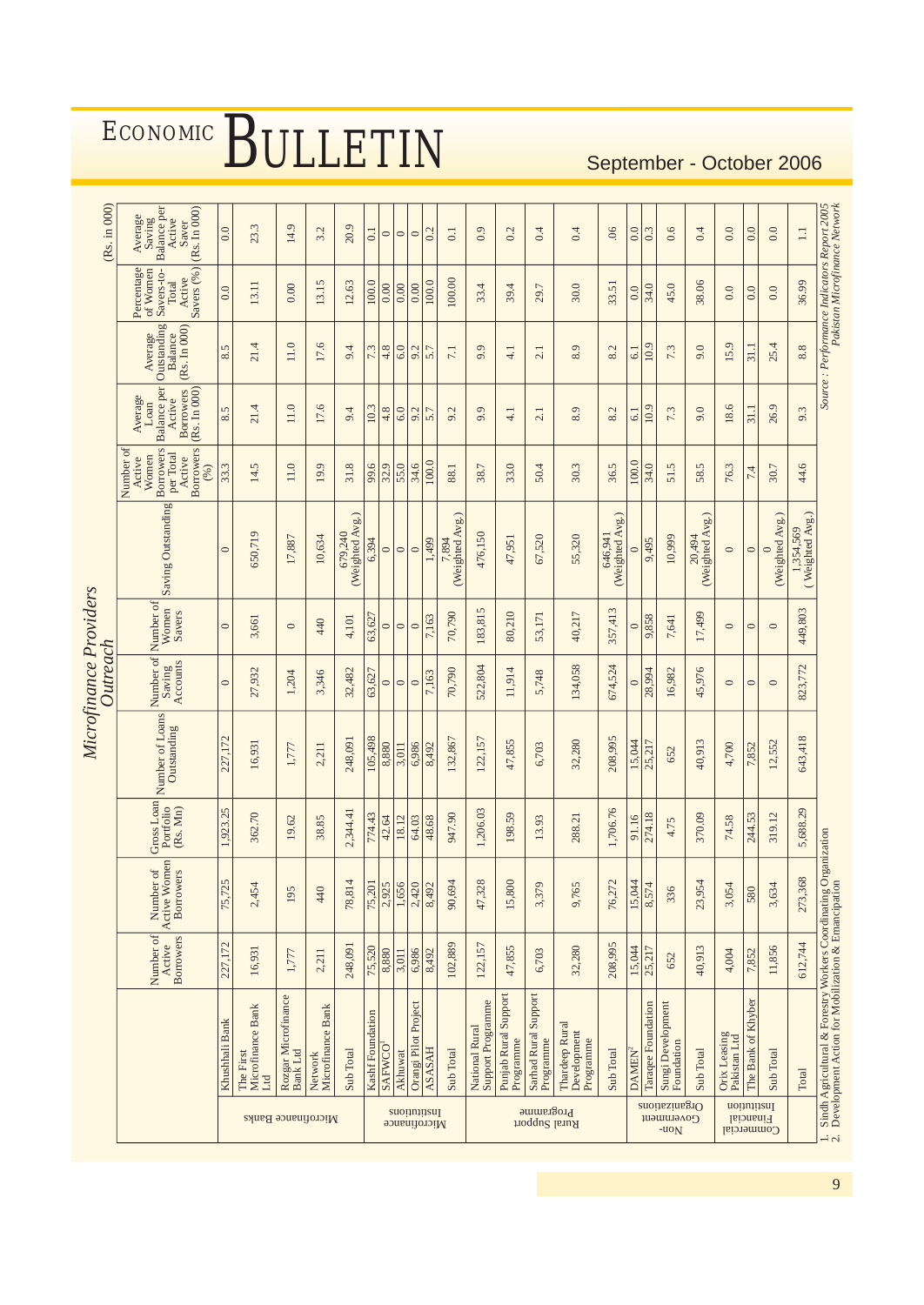The commercial banks may enter into MF market through variety of institutional arrangements including establishing MF Counters in the existing branches, stand-alone MF branches established either through conversion of existing branches or opening new MF branches, establishing independent MF subsidiaries with independent and professional board and management, developing linkages with MFBs licensed by SBP and NGO-MFIs that are not licensed by SBP to extend wholesale funds for on-lending etc.

Pakistan Microfinance **Network**  There is a formally recognised Pakistan Microfinance Network (PMN). The PMN is a network of organizations engaged in microfinance and dedicated to improving the outreach and sustainability of microfinance in Pakistan. One of its primary objectives is to

establish the use of performance measures and benchmarks and promote financial transparency in retail microfinance providers. It lends support to the microfinance providers to enhance sale, quality, diversity and sustainability, so that microfinance is able in coming years to serve a large segment of the microfinance market. This is only possible if the practitioners improve their programmes and run them in a commercial and sustainable way.

While Pakistan is relatively a new beginner in the formal microfinance sector, a regional comparison shows that Pakistan fares quite well. The figures have been extracted from a Report titled *'Poverty & Social Impact Assessment: Pakistan Microfinance Policy'*, May 2006, Oxford Policy Management.

| <b>Microcredit Providers: Country Comparisons</b> |  |  |  |
|---------------------------------------------------|--|--|--|
|                                                   |  |  |  |

Regional comparison

|                                         | Pakistan | Bangladesh | India  | Sri Lanka | Indonesia | Afghanistan | Nepal | Philippines |
|-----------------------------------------|----------|------------|--------|-----------|-----------|-------------|-------|-------------|
| Population (Mn)                         | 152      | 140        | 1080   | 19        | 218       | 29          | 25    | 83          |
| Number of MFBs                          | 14       | 49         | 32     | 8         | 6         | 9           | 10    | 24          |
| <b>Borrowers</b>                        |          |            |        |           |           |             |       |             |
| Number of active<br>borrowers (000)     | 449      | 13298      | 1634   | 374       | 3122      | 83          | 158   | 480         |
| Active borrowers<br>as % of population  | 0.30     | 9.50       | 0.15   | 1.97      | 1.43      | 0.29        | 0.63  | 0.58        |
| Loans                                   |          |            |        |           |           |             |       |             |
| Total gross loan<br>portfolio (US\$ Mn) | 67.59    | 958.91     | 166.50 | 78.36     | 1817.14   | 9.61        | 17.20 | 55.46       |
| Average loan<br>per borrower (US\$)     | 151      | 72         | 102    | 209       | 554       | 116         | 109   | 116         |

The Report states, that despite the fact that the mainstream MF sector in Pakistan is relatively young compared with other countries, it is definitely in the same league as many of them.

In terms of the number of borrowers, the notable exception is Bangladesh, which is more than twice as big as all the other countries in the sample put together. Of the rest, Pakistan has many borrowers than Afghanistan, Nepal, and Sri Lanka. In terms of borrowers as a percentage of the population, however, Pakistan is ahead of India, as well as Afghanistan but well behind the rest.

The microfinance sector is gradually developing. While almost 10 million households need microfinance, estimates suggests that the MFIs have been able to cover only 6 percent of the potential market. Over the last 5-6 years, huge social investments have been made by donors and investors in the sector. A recent publication on Microfinance investment in Pakistan published by Shore Bank International and the PMN estimates a conservative \$400 million investment into the microfinance sector on largely concessional terms. This investment has increased the total assets available to retail microfinance providers.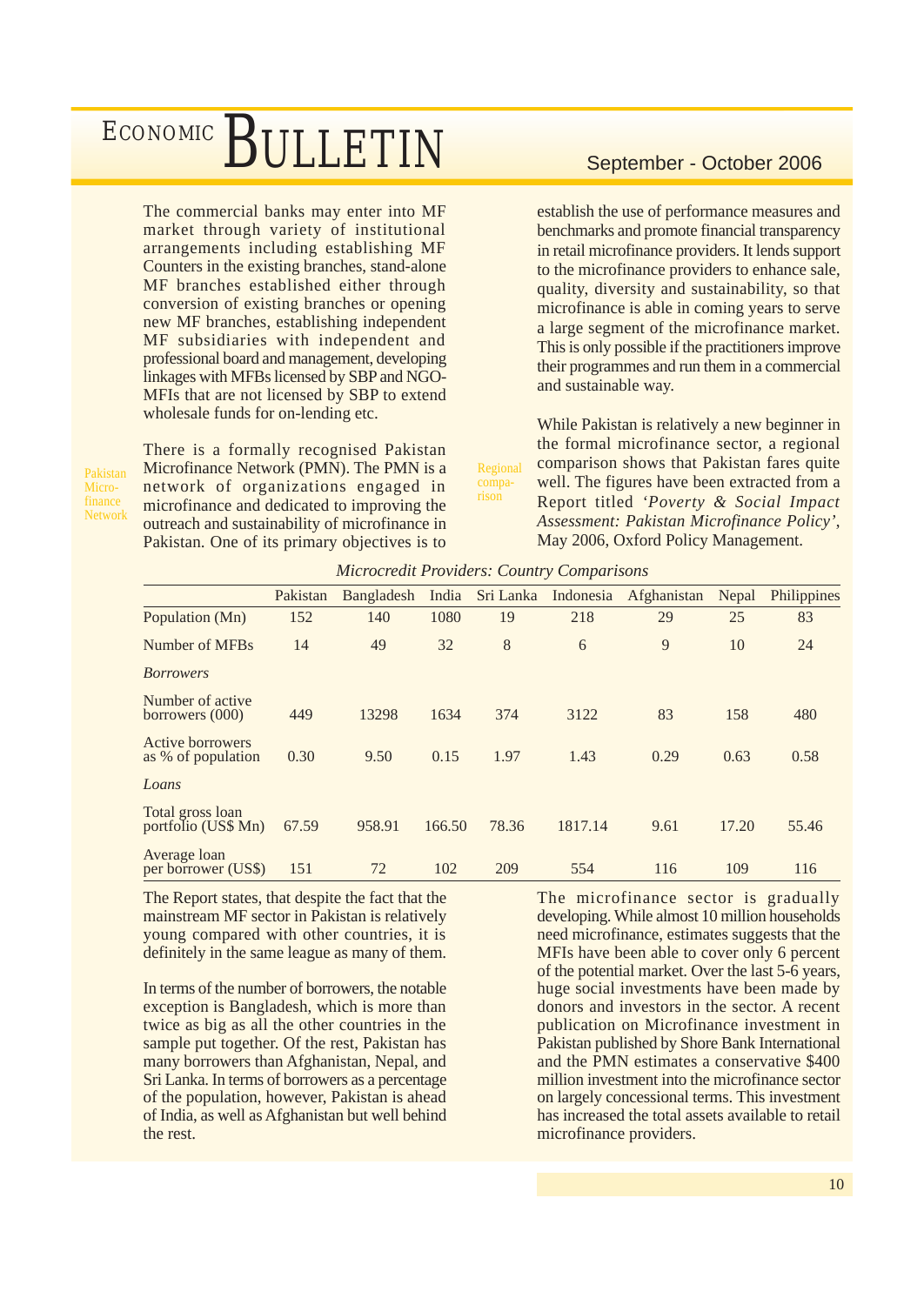### Banker to the Poor

Box

*Muhammad Yunus with Alan Jolis*

Grameen Bank's success in changing the lifes of thousands in Bangladesh through provision of micro credit is recounted in the autobiographical book, *'Banker to the Poor'*. It is the story of unfaltering devotion of the founder of the Bank, Muhammad Yunus who despite facing difficulties and obstacles in the initial years of the project, held steadfast on the path he had chosen and succeeded in setting up the Bank. The Bank slowly and steadily progressed, bringing about a sea change in the lifes of the poor. Given its success, it is today replicated in about 60 countries, both in the developing and developed world.

The above mentioned book, shows that commitment, hardwork, dedication and trust pays. With a vision to improve the lifes of the marginalised segment of society who had no access to traditional bank loans, were surviving in a miserable state, had no access to basic facilities and were many a times near starvation, the founder mobilized a team of totally committed workers to fulfill his mission and there has been no looking back since.

Through microcredit programme, Grameen set out with the primary objective of eradicating poverty, especially aiming at the women, for its was felt that money going through a woman in a household brought more benefits to the family as a whole, than money entering the household through a man.

Without any collateral the Bank lent to individuals, to women, to the poor. It showed them the path to escape from poverty. Over the years it helped families to pursue work in areas of their choice, so that they could get out from the mire. It helped individuals to create a better life for themselves, by doing only those things they want to.

Today half of them have risen above the poverty line and are better off with regard to nutrition, child mortality, sanitation, availability of clean drinking water. Birth rate in Grameen families is lower than in non-Grameen families. Micro credit has helped bring family planning awareness into families.

Grameen is in more than one way different from the traditional banks. It is committed to social objectives –– eliminating poverty, providing education, healthcare, employment opportunities, achieving gender equality by promoting the empowerment of women, ensuring the wellbeing of the elderly. Grameen dreams about a poverty free world.

A guiding principle to work at Grameen has been to start low key and then build it up. Their working is based on the premise that it is better to progress slowly and steadily and get things right, than go quickly and make mistakes. They developed a system that works and not rushed out a service at breakneck speed.

Their marketing concept was totally different from conventional banks. It did not ask people to come to their office, it decided to go to the people. Their needs and welfare was top priority. Relationship is based on trust, there is no legal instruments between the lender and the borrower. All the money that is given out as loans has no legal cover.

Repayment system was made simple –– small payments were sought. Installments had to be paid back in small amounts, making it convenient and affordable for the borrower. The Bank's experience with bad debts is less than one percent, because of the repayment system which has ensured the likelihood that loans would be repaid. Also the group dynamics at play is important, for as the group approves the loan request for each member and in the process it feels morally responsible for the loan.

Over the years, Grameen has taken many initiatives to expand its services to new areas, so to improve the quality of life of the borrowers, as well as that of the community in general. The Bank has a Housing Loan Scheme, where for about \$300, thousands built their own houses; Health and Retirement Programme, a programme for the handloom weavers — the Bank took the initiative of promoting local handloom fabrics in the international market and in the domestic market. Grameen Fisheries Foundation was set up, where for the first time a private bank was running fish ponds; Grameen Phone, cellular phone was introduced in the villages, besides other such initiatives.

Grameen has proved that while the commercial side of the Bank has actively changed people's lifes, by improving the social infrastructure, it has helped borrowers to look after their health, retirement and education, market their products and enter into large scale joint ventures.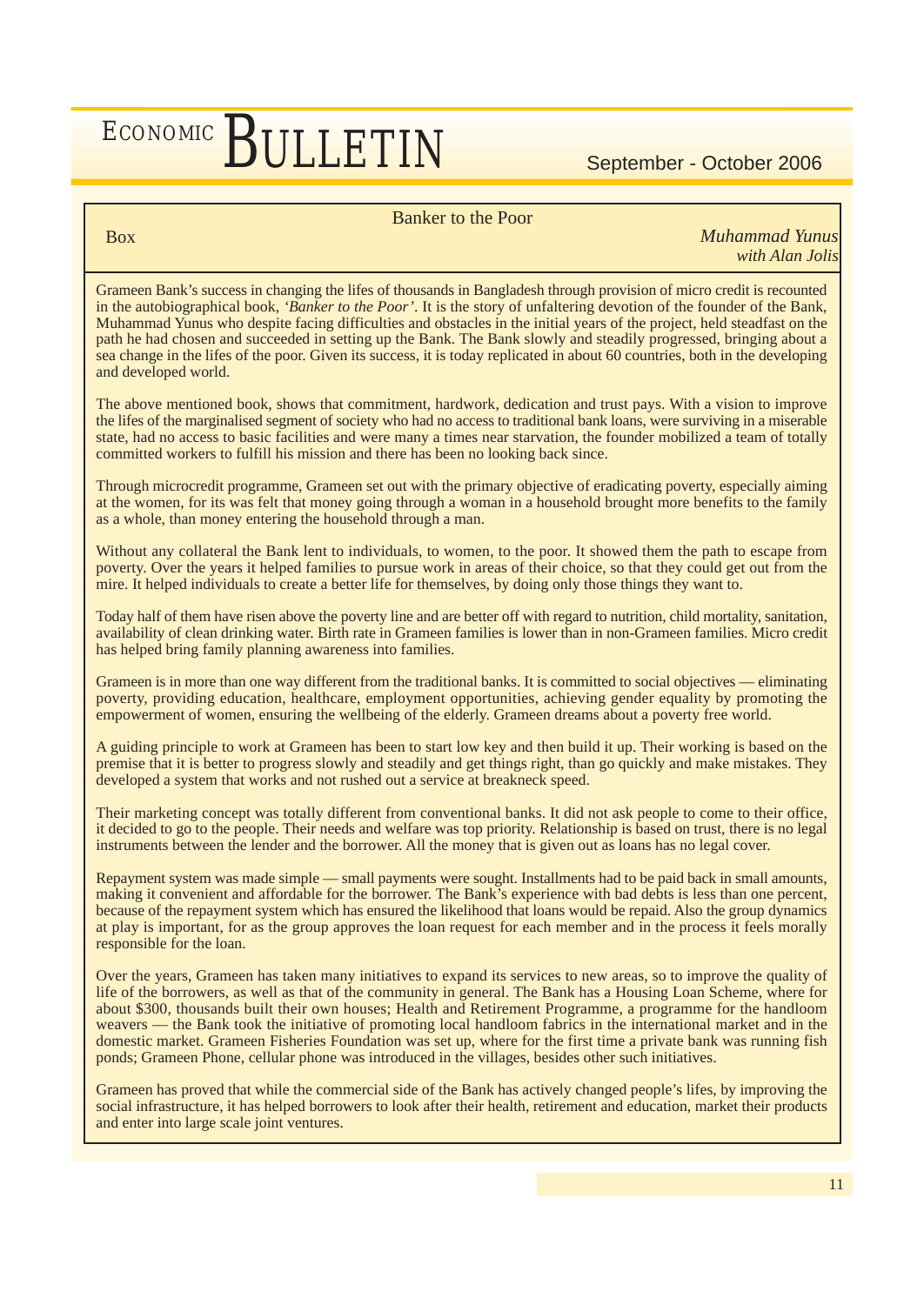Large Investments from World Bank

The investment has come primarily from the World Bank's support to the Pakistan Poverty Alleviation Fund, (operating through NGOs, and the Rural Support Programmes created as an apex institution to help the poor gain access to capital to finance investment in income generating activities) and from the Asian Development Bank's Microfinance Sector Development Programme. In addition to these multilateral funds, share capital and grants has pushed the total investment to at least \$400 million.

Large investments alongwith a conducive policy environment as well as the enabling infrastructure has attracted private sector investment to the microfinance sector. There has been an increase in the number of microfinance players, entry of new microfinance banks, diversification of products, growth in active borrowers, development of branch infrastructure etc. The outreach of microfinance services have grown from 60,000 active borrowers in 1999 to over 600,000 in 2005.

*'Microfinance Performance in Pakistan 1999- 2005'* a publication of the USAID funded WHAM project, produced in partnership with the Pakistan Microfinance Network and Shore Bank International Ltd, gives the performance of the sector during the last five years.

The growth in microcredit has come from across all categories of microfinance providers: Rural Support Programmes, Specialized Banks/ NGOs, Multisectoral NGOs, and Commercial Financial Institutions. The RSPs accounted for nearly all of the microfinance sector in 1999 owing to their long standing history in Pakistan. NRSP accounted for nearly all of the RSP category growth.

The sector in Pakistan represents a diverse set of institutions including 20-25 NGOs, 6 microfinance banks, 4-5 commercial financial institutions and 4-6 rural support programmes.

Microfinance Banks as a group account for the largest share, in terms of total active borrowers, of Pakistan's microfinance market. They held over half the market share by 2005, up from a negligible amount in 1999, because the AKRSP transformed its microfinance programme into the First Microfinance Bank and since 2001,

Khushhali Bank has become the fastest growing microcredit provider, accounting for 92 percent of the market share of the peer group to which it belongs. Khushhali Bank, National Rural Support Programme and Kashf Foundation cover 70 percent of the microfinance market in terms of total active borrowers.

Most of the loans advanced by Khushhali Bank have been deployed in the agriculture and livestock sectors, in addition to micro enterprises. Livestock sector constitutes a major share of its advances. On the other hand, First Microfinance Bank Ltd has concentrated more on micro enterprises, but there has been a diversification.

Available data indicates, that gender targeting is skewed in favour of male credit clients. There is a low proportion of female borrowers. *The Performance Indicators Report 2005* of PMN states, "the low targeting of female clients could be one of the reasons that the microfinance sector has not been able to achieve scale as has happened in other parts of the world."

Larger number of male clients

**Sources** of funds

There are three major sources of funds available to microfinance providers in Pakistan and these are equity, non-commercial liabilities at subsidized prices and commercial liabilities at market price. Another source, largely untapped but available to MFBs is public deposits. Two of the largest organizations, NRSP and Khushhali Bank, finance their portoflio by accessing either debt from the apex or from a multilateral, at less than market prices.

The microfinance sector in Pakistan is poised for growth, product diversification and market segmentation. In a short period of time much has been done. The Government encourages organizations, particularly RSPs to extend their outreach to a much larger population. Microcredit has been able to change the lifes of low income households who have benefited from these programmes/institutions. Access to credit has helped the poor to improve their quality of life and reduce poverty. The impact of Khushhali Bank's microfinance programme is given in the box on the following page.

microfinance players

Growth of

Growth in microcredit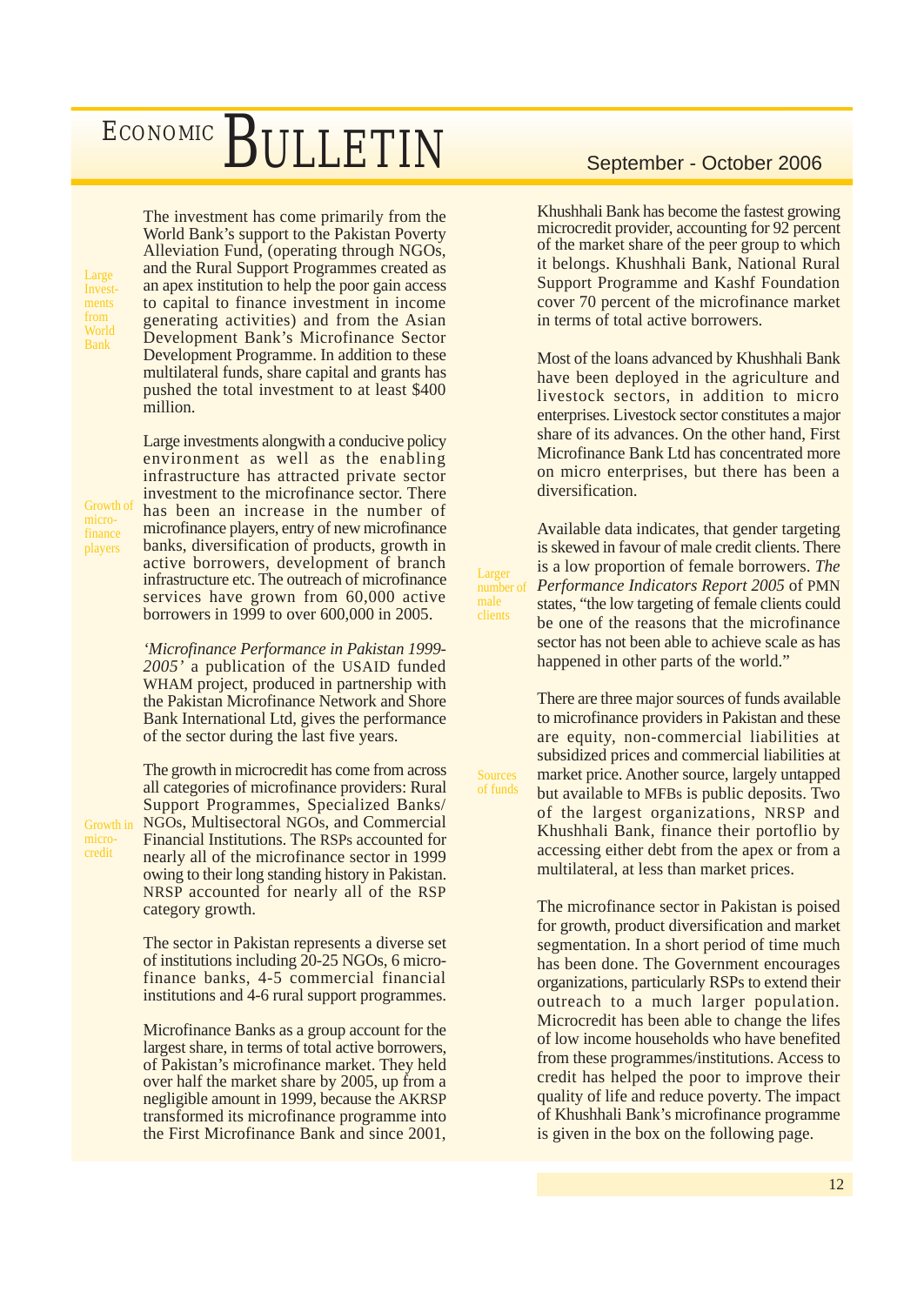### Box Meeting the Double Bottom Line

*The Impact of Khushhali Bank's Microfinance Programme in Pakistan*

Heather Montgomery associated with the Asian Development Bank Institute has examined whether the Khushhali Bank has had an impact on economic or social aspects of poverty, including empowerment of poor women, or income generating activities run by those households.We give below excerpts from the above Report.

The empirical results demonstrate that participation in the Khushhali Banks microcredit programme has positive impact on both monetary and social indicators of welfare, as well as on employment and income generating activities.

The microloans are apparently not being used for consumption purposes, as no impact is found on either food or non-food nondurable consumption. Little evidence of positive impact of the program overall on education: the probability of children in client households being enrolled in schools is no higher than for non-participating households and absentee rates are no lower. In fact, there is some evidence that both educational expenditures per child and the probability of the children being enrolled in school may be lower for client households than for non-participants. One might speculate that households participating in the program may be more likely to include children in the household's income generating activities, perhaps leading indirectly to a reduction in school enrollment, but this would require further research.

But there is evidence that the program enables the poor households that it serves to increase expenditure on health care, making those households more likely to seek medical treatment for their health problems and more likely to seek trained professionals to provide that treatment. These impacts are especially strong in the case of children's illness. Lending to groups formed by NGO partners, however, does positively impact women's health. Pregnant women in the households of borrowers in NGO-formed groups were more likely to have consulted a trained medical professional during their pregnancy.

In client households, women's opinions are more likely to be taken into consideration on a range of issues including child-rearing (children's schooling, marriages and discipline) social issues such as the woman's decision to work outside the home or her involvement in community and political activities, and household financial decisions such as whether to construct or repair the family home, the sale and purchase of livestock and decisions on whether to borrow money. Women in client households also reported less frequent arguments with male household members and more financial independence as indicated by their ability to get a small amount of cash in an emergency from their own assets.

The highest aggregate impacts of the program on income generating activities run by household are, animal raising, micro enterprises and agricultural activities. Households who had taken more loan cycles or borrowed more in total report more males and females in the household working on animal raising, and more inputs into and higher assets (value of livestock) of their animal raising activities. However, the results of these greater inputs do not yet show up as an impact on sales or profits.

In addition, employment is generated in all sectors either by enabling the start-up of household enterprises, household members' ability to provide more of their labor hours to those enterprises, or more hiring of labor from outside the family. Urban lending in particular yields significant positive impact on income generation from family-run microenterprises: those borrowers demonstrate significantly higher sales and profits from their microenterprises than do non-participants.

The largest impacts on income-generating activities are found in agriculture. Both access to and participation in the program have strong positive impacts on all variables tested — assets, inputs and sales. Households with longer access to the program, or who had participated more, reported higher assets in terms of amount of land cultivated, a higher value of farm equipment assets, higher inputs such as the number of male and female household members working on the household farm, as well as more hired workers, higher hours of tractor use and higher use of fertilizers and pesticides. It is difficult to measure agricultural profits directly, but the value of sales to third parties (crop yields not consumed by the household itself) serves as a proxy. This variable as well shows a highly statistically significant impact from program participation.

Most encouraging is the finding that even the very poorest of the poor — those subsisting on less than half the official poverty line, or the bottom quintile of the sample –– benefit greatly from the program. There is evidence that participation in the program has a positive impact on educational expenditures for the very poor. The more loan cycles that very poor clients have taken, the higher the household's annual educational expenditures per child.

Again, the program is found to have special impacts on children's education for the poorest borrowers. The previous finding that the probability of the children being enrolled in school may be lower for client households than for non-participants is reversed for the very poorest borrowers. Although children in the poorest households are less likely to be enrolled in school overall, for those core poor who participate in the microfinance program, the longer they have participated in the program, the more likely children in the household are to be enrolled in school.

Children in the poorest households also reap health benefits. The program positively impacts indicators of children's health for all borrowers, but the poorest borrowers also benefit from higher likelihood of vaccination. Thus, although children in the poorest households are less likely to be vaccinated overall, the likelihood of children receiving vaccinations increases the longer those households have access to or participate in the microfinance program.

The case of Khushhali Bank shows that given a supportive regulatory environment, it is possible for commercial microfinance banks to meet a "double bottom line" of simultaneously pursuing profits and a humanitarian social mission.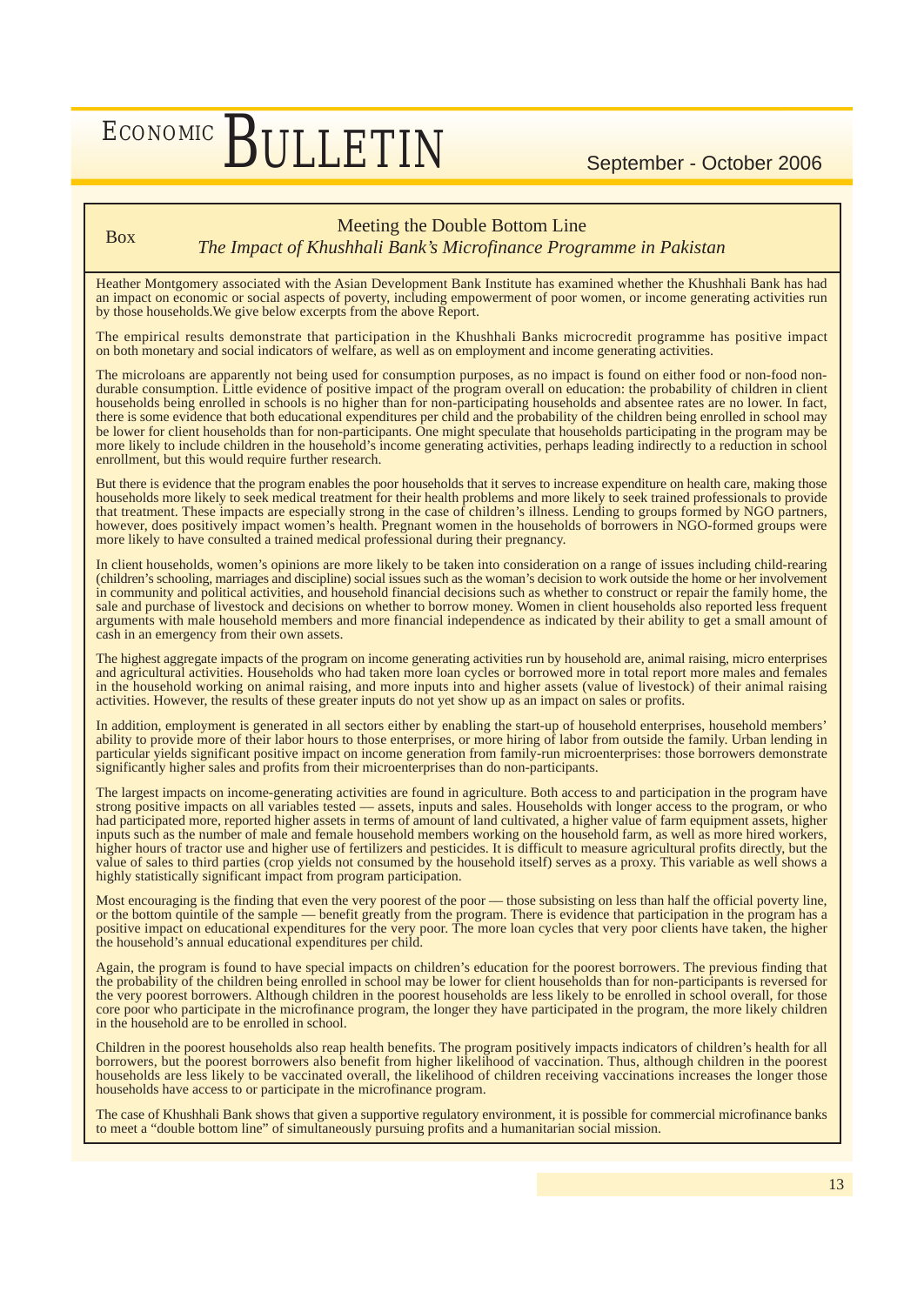### **Agriculture Update**

Wheat to be exported

Wheat stocks

Water shortages have abated. Water available for irrigation this year is 33 percent higher than in the corresponding period last year. However, as per estimates of the Indus River System Authority (IRSA), water would be slightly lower at 31.6 MAF during the current Rabi season, against the total availability of 36 MAF but 3 percent more than the last year's water availability.

Water availability will be: 17.03 MAF in Punjab, 12.84 MAF in Sindh, 0.7 MAF in the NWFP and 1.02 MAF in Balochistan during the Rabi season. Heavier than normal rains during the monsoon season are expected to help waterintensive crops, rice and sugarcane. Greater moisture in the soil will also improve the prospects of wheat crop. However, cotton crop could be adversely affected by higher moisture, as this makes the crop more vulnerable to pest attacks.

The overall agriculture sector is targeted to grow by 4.5 percent in 2006-07, against last year's growth of 2.5 percent. In 2005-06, the sector failed to achieve the targeted growth of 4.8 percent due to poor performance of major crops. As against a target of 6.6 percent, the major crops sub-sector declined by 3.6 percent, as wheat, cotton and sugarcane not only failed to achieve their respective targets but their production was well below 2004-05 output.

The growth target for major crops this year is fixed at 4.3 percent. A latest field report reveals that there are indications that cotton, wheat and rice may not achieve their respective targets, while sugarcane is reportedly above target.

### *Wheat*

**Higher** wheat target

The Federal Ministry of Food, Agriculture and Livestock (MINFAL) has set a production target of 22.5 million tones for the current Rabi (2006- 07) crop, 0.80 million tones higher than the previous year's production. More than 79 percent of the crop will be harvested in Punjab, which has been assigned a production target of 17.8 million tones, while Sindh has been

given a target of 2.75 million tones. Farmers in NWFP and Balochistan are expected to harvest a crop of 1.25 million tones and 0.700 million tones respectively.

Last season, growers harvested a crop of 21.7 million tones from a sown area of over 8.31 million hectares. Both area and production were short of their respective targets of 22.0 million tones and 8.41 million hectares by 1.4 percent and 1.2 percent. The current Rabi season target is 3.7 percent higher than the previous crop. Sowing of the new crop has already commenced in some wheat growing areas of Sindh and Punjab.

The current Rabi crop would be cultivated at over 8.5 mn.hec, about 1.8 percent more than the previous season's acreage. Province-wise, target is; 6.45 mn.hec for Punjab, 0.900 mn.hec for Sindh, 0.76 mn.hec for NWFP and 0.30 mn.hec for Balochistan. However, reported delay in cane crushing by the mills is feared to delay sowing of wheat in Punjab, which could result in lower crop.

Total wheat availability would be around 23 million tones, after accounting for carry over stock of 2.1 million tonnes from last year's crop. The country will be in a position to meet domestic requirement of 22 million tonnes, and will also be able to export. Punjab is hopeful to have a carry over stock of 1 million tones. The Punjab Government is contemplating to export 0.5 million tones of wheat, after maintaining a strategic buffer stock of 0.5 million tones, before the arrival of the new crop in April 2007.

As of end-August, the overall wheat stock position is 6.419 million tonnes: Punjab 3.925 million tones, Sindh 0.899 million tones, NWFP 0.119 million tones, Balochistan 0.093 million tonnes and PASSCO 1.383 million tonnes. For public sector, the minimum wheat procurement target was set at 5 million tons, with Punjab procuring 3.00 million tons, Sindh; 0.7 million tons, and PASSCO 1.3 million tons.

Higher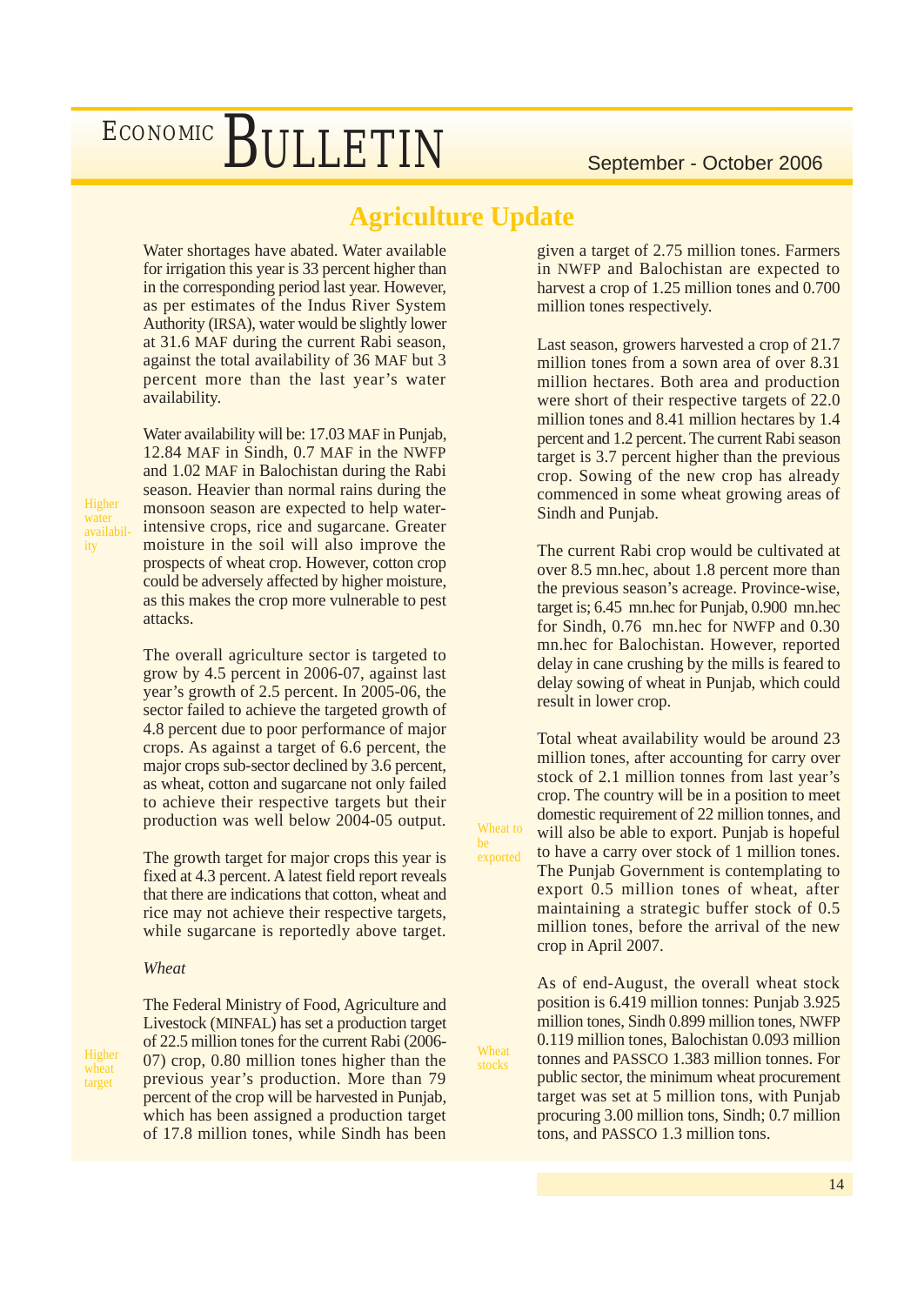The public sector during 2006 has procured 4.515 million tons of wheat against the target of 5 million tons: Punjab, 2.56 million tones Sindh, 0.709 million tones and PASSCO, 1.24 million tones. The private sector has also been encouraged to participate in the wheat procurement operations and State Bank of Pakistan has issued instructions to banks to extend a cash margin facility of 90:10 for procurement of domestically produced wheat.

At present, there is no restriction on interdistrict or inter-provincial movement of wheat. To ensure adequate supply of wheat and to stabilize flour prices in the country, MINFAL has proposed indicative issue price 2006-07 at Rs.430/- per 40kg. The support price of wheat for the previous crop was also raised by Rs.15 to Rs.415/40 Kg. At the same time, in order to discourage wheat imports and prompt the private sector to buy indigenous wheat ensuring better return to the wheat growers for their produce, the Government has imposed 10% regulatory duty on wheat import.

MINFAL and the Ministry of Finance are working together to device a strategy to ensure that growers receive a price equal to or above the support price fixed by the Economic Coordination Committee of the Cabinet. In the last harvesting season, provincial food departments and PASSCO had reportedly bought wheat from growers at a price lower than the support price fixed by the Government. Growers were forced to supply wheat to public sector organizations at Rs.370 per 40 kgs against the government support price of Rs.415 per 40 kgs.

### *Rice*

The Federal Committee on Agriculture has fixed the area and production target for 2006- 07 crop at 2.575 million hectares and 5.693 million tones respectively. The production target indicates an improvement of 2.6 percent over last year's crop, estimated at 5.547 million tones. The targeted area however, is 1.9 percent lower compared to 2.621 million hectares brought under the previous year's crop. The government has announced the intervention

price for paddy Irri-6 2006-07crop at the rate of Rs.306/- per 40 kg, as an incentive to growers for increasing yield of the crop.

According to the US Agriculture Department, the production of rice in Pakistan is expected to drop by 0.3 million tons due to lower yields against last year's record level of 5.6 million tons. But the officials in the Ministry of Food and Agriculture are of the opinion that the forecast is premature as rice crop is still in the harvesting stage. Instead, they are confident to achieve a bumper crop of around 6 million tons in 2006-07, as recent rains have proved very productive for the crop.

Harvesting of the crop is in the initial stage. Based on field reports, the production of basmati rice is being estimated at around 2 million tones, nearly 25 percent short of the target of 2.675 million tones and 21.5 percent lower than the previous crop. Growers, however, expect further increase in output. The production of coarse varieties is currently being estimated at 3.6 million tones, almost 19.3 percent above the proposed target of 3.018 million tones and 20 percent above the previous crop of 3.0 million tones.

**Harvest**ing in stages

World exports to fall

Rice exports are expected to fetch over \$1.3 billion, owing to high prices in the international market. In FY06, the country exported 3.6 million tons of rice valuing more than \$1 billion, where nearly half accrued through the export of basmati variety. A decade ago, non-basmati varieties, especially irri-6, were the mainstay of rice exports from Pakistan. However, during the past 6-7 years, the share of aromatic basmati rice has increased steadily.

Much of the decline in world exports in 2007 originates from smaller shipments by mainland China, Pakistan, Egypt, the United States and Australia. By contrast, Cambodia, India and Thailand would export more. Currently Vietnamese coarse rice was being quoted at around \$250 per tonne in the world market, while Thai and Indian rice are being quoted at \$280 and \$238 per tonne.

The Iranian government has imposed a complete ban on Pakistani rice following the

Support prices

Wheat procurement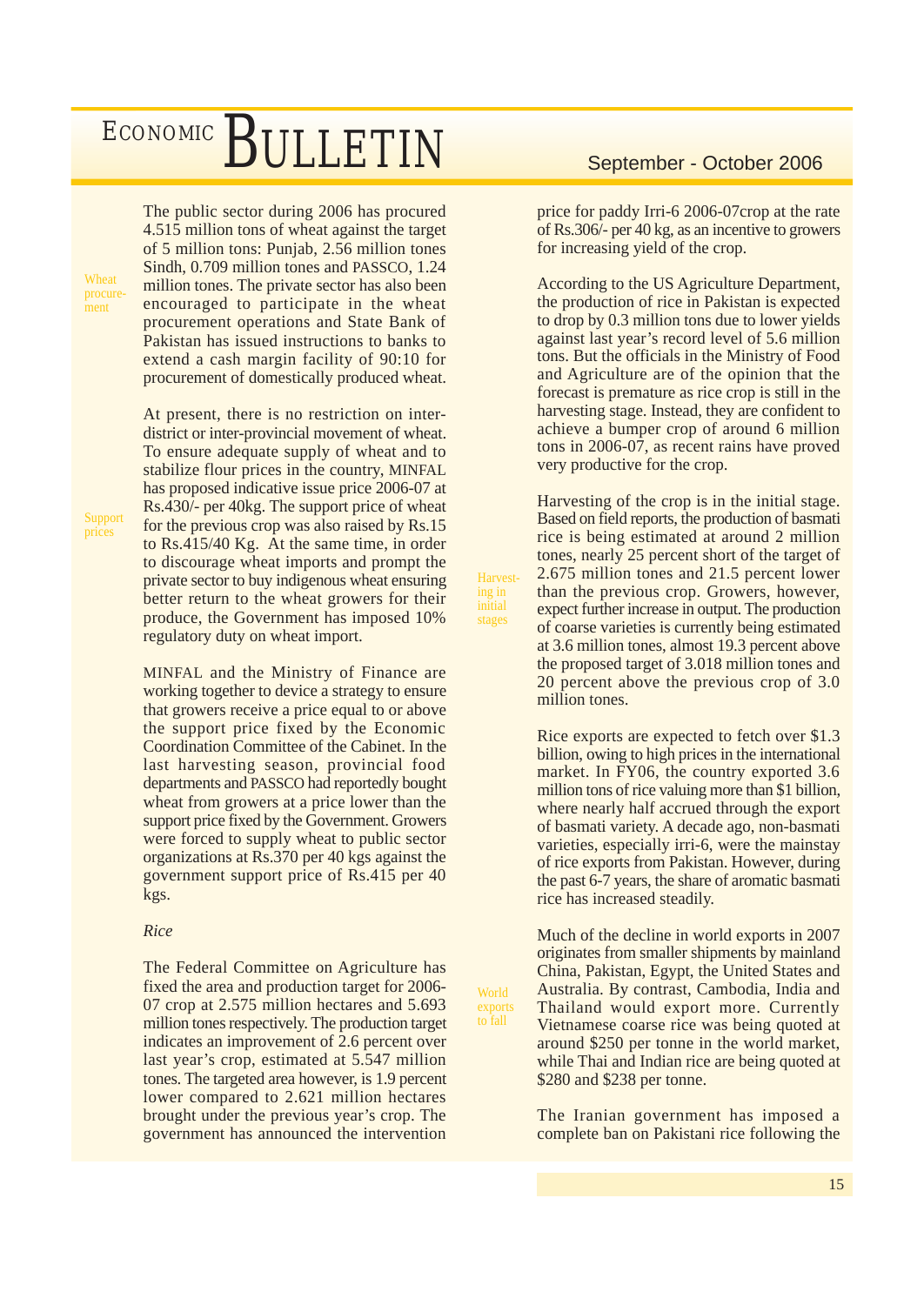substantial increase in customs duties on various products. The Iranian government had earlier enhanced the tariff on import of rice through border area cooperatives to about 70 per cent from 4 per cent, making Pakistani rice more expensive in Iranian market. Most of Pakistani rice is exported to Iran through border area co-operatives.

Iran has inked an agreement with Pakistan for buying 40,000 tons of rice. It has also floated a tender for buying 30,000 tons of Basmati rice. Earlier, the Mexican government had also imposed a ban on import of all varieties of rice from Pakistan on the plea that it carried a fungus, and was not suitable for consumption. The ban has now been withdrawn.

### *Cotton*

The cotton crop (2006-07) production target was set at 13.82 million bales, to be obtained from an area of 3.25 million hectares. According to the Ministry of Food and Agriculture, the sowing target assigned for Punjab (2.558 million hectares) has reportedly been surpassed by one percent. In Sindh, the crop has reportedly been sown on 90percent of the envisaged target (0.640million hectares). However, due to floods and rains, an area of about 0.14 million hectares has reportedly been damaged in the Punjab and Sindh provinces. During 2005-06 an estimated crop of 13.0 million bales was harvested from an area of 3.10 million hectares.

Sowing of the new crop was delayed due to late release of irrigation water. The germination of seeds has, however, been satisfactory throghout the cotton belt. While the condition of the sown crop was so far satisfactory some incidence of white fly, mealy bug and cotton leaf curl virus have recently been reported from various places.

Experts are of the opinion that major damage to the cotton crop has been done by the Meali Bug attack. The occurrence of Meali Bug has not only curtailed the crop size, it has also increased farmers' production cost, who are forced to apply 3-4 sprays of insecticides to

kill it and control the damage, by spending Rs1,000 per acre.

Meali Bug was spotted on the cotton crop for the first time in Pakistan last year. However, it did not cause much loss to the crop. The insect has again attacked the crop this year, affecting 4-5 times more crop than last year. Experts fear that damage caused to standing cotton crop by recent heavy monsoon rains and floods could adversely affect agricultural sector performance. Reportedly, standing crop on 0.08 million hectares in Punjab, 0.06 million hectares in Sindh and 6.1 thousand hectares in NWFP and Balochistan have been badly hit, causing damage to the cotton crop.

Pest attack

Cotton to be imported

The preliminary estimates now place this season's cotton crop at 12.4 million bales. The expected shortfall in cotton against the target of 13.82 million bales for this year, means that the textile industry, which requires close to 15 million bales, will now be forced to depend on import of the fibre to meet its requirements. The industry is now expected to import 2.5 million to 3.0 million bales in the coming months.

Presently, the ginners are said to be holding close to 800 thousand bales of unsold cotton (170 kgs) in both pressed and loose form. An estimated 820 ginning factories are operative throughout Pakistan. The current market price of seed cotton (phutti) in Sindh is in the range of Rs1050/- to Rs1150/-. The government has also fixed the seed cotton intervention price for 2006-07 at Rs1025/- per 40 kg as against Rs975/- last year.

Prices of cotton are continuing to decline. Lint rates are the lowest recorded for the current season (2006-2007). In Sindh, lint cotton is reportedly priced between Rs2300 to Rs2325 per maund (37.32 kgs), while the lint prices in the past have ranged between Rs2375 to Rs2415 per maund. The price of seed cotton (kapas/phutti) in Sindh reportedly ranged between Rs1050 to Rs1120 per 40 kgs, while in Punjab the seed cotton prices are said to have ranged between Rs1075 to Rs1125 per 40 kgs.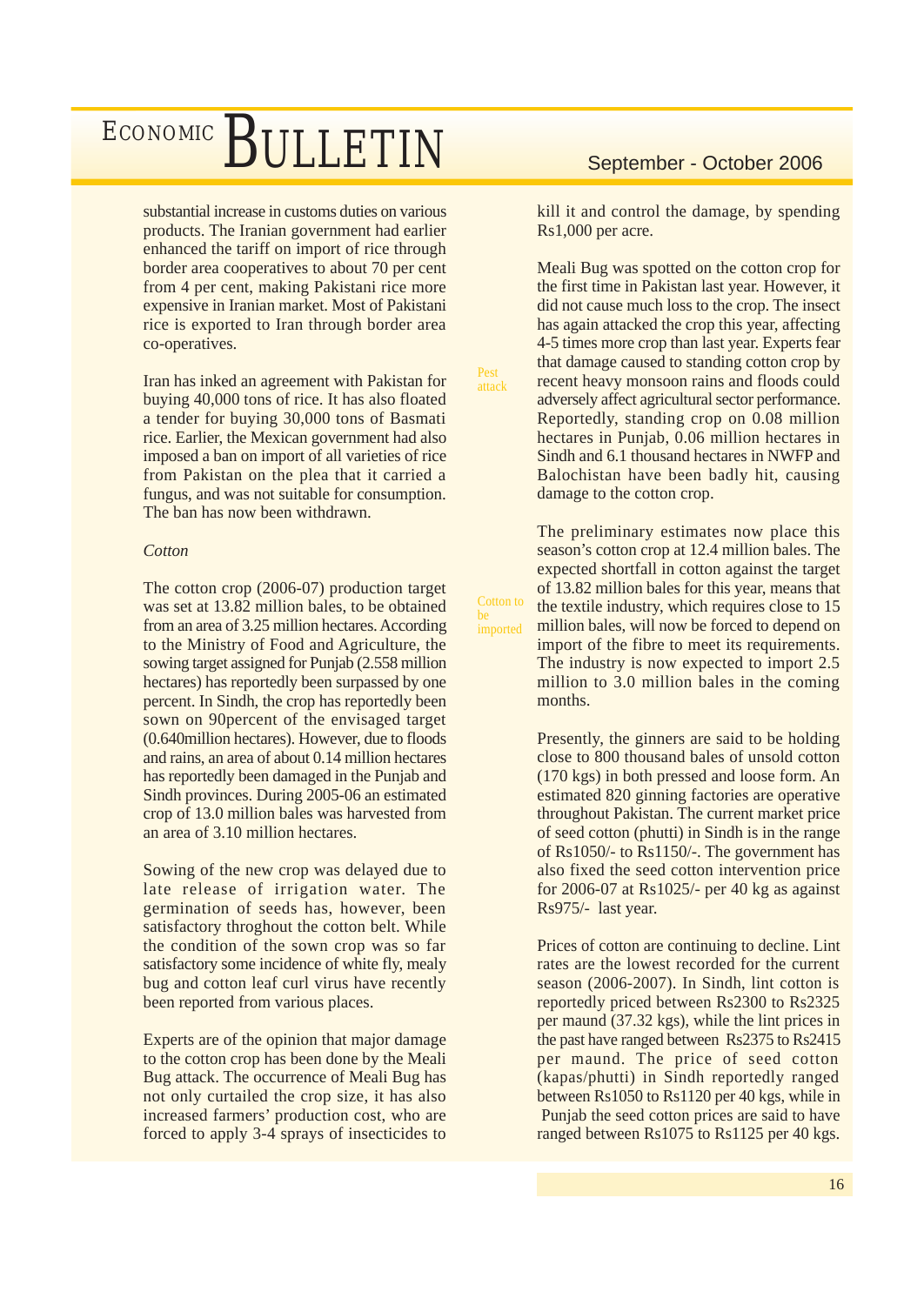### *Sugarcane*

Area/ production target For 2006-07, the area and production of sugarcane has been targeted at 1.0 million hectares and 50.5million tones respectively. Production target is 13 percent above previous season's harvest, estimated at 44.65 million tones. Area sown under the current season's crop shows an increase of 14 percent against last year's acreage of 0.9 million thousand hectares. Punjab produces 70 percent of the total cane output, while the rest is produced in Sindh and NWFP.

Minimum support price

Improved prospects

In order to encourage growers to increase cane production, the government has fixed cane minimum support price for the 2006-07 crop at Rs.60/40 kgs in Punjab, Rs.67/40 kgs in Sindh and Rs.65/40 kgs in NWFP. The support price of sugarcane is linked with the sucrose recovery rate. Since average recovery rate of around 9.10 percent in Sindh is highest, its growers always get a premium for their crop. With the average recovery rate standing at 8- 8.5 per cent in Punjab, and 7.3 per cent in the NWFP, farmers from these two provinces get a lower rate for their crop.

Previously, cane growers from Punjab and the NWFP used to get the same support price or the minimum indicative rate for their crops, inspite of sucrose content and recovery rate differential. But this year, farmers of NWFP would be receiving a far better price for their crop despite lower sucrose content and recovery than their counterparts in Punjab. The provincial governments in 2005-06 had fixed cane support price at Rs.45 per 40 kgs in Punjab and NWFP and Rs.48 per 40 kgs in Sindh. The Sindh government later revised this price to Rs.60 per 40 kgs.

Favourable weather conditions, recent heavy rains and increased plantation under the 2006- 07 crop have improved the prospects for this season's crop. It is currently estimated at 51.8 million tones, 2.6 percent higher than the target and 16 percent above last season's output of 44.65 million tones. Cane production in the past two years has been on decline, averaging 44 million tones. Increase in cane production

is likely to push sugar production to 3.5 million tones during the current crushing season against 2.65 million tones produced last season, provided over 40 million tones of cane is supplied to the sugar mills. During the last crushing season 30 million tones of cane were supplied to sugar mills.

The government wanted an early start of the crushing operation, but millers were reluctant, as it would have led to losses in the recovery rate. The government allowed them to delay crushing operation by two weeks. The operation will now commence from November 1 in Sindh and in Punjab from mid November.

**Crushing** delayed

> About 70 per cent – or 35 million tons – of total sugarcane crop of around 50 million tons is produced by Punjab from 1.775 million acres of land. The rest of the crop is produced by Sindh (about one million ton from 0.5 million acres) and the NWFP (about half a million tons from 0.26 million acres). Some 80 per cent of the crop is consumed by the sugar mills for making the sweetener and the rest is used as seed for the next crop as well as for making gur or is used as fodder.

> Presently, the Trading Corporation Pakistan has 0.7 million tons of sugar in its stocks, whereas commercial importers hold stocks of around 50-60 thousand tons. Traders have increased sugar prices at a time when sugar mill owners have agreed to start sugar cane crushing and the growers have assured to provide smooth supply of sugar cane for the entire crushing season.

> Meanwhile, prices of white refined sugar in the domestic market have shot up by Rs200 per 100kg bag in the wholesale market and Rs3 per kg at the retail level due to delay in sugar cane crushing by millers. Some traders have raised sugar prices on the back of government's announcement that it would allow sale of sugar at Rs34 per kg at the retail end. The retail price of sugar has now been set at Rs36 per kg. This increase is because domestic sugar production, has not arrived in the wholesale market so far.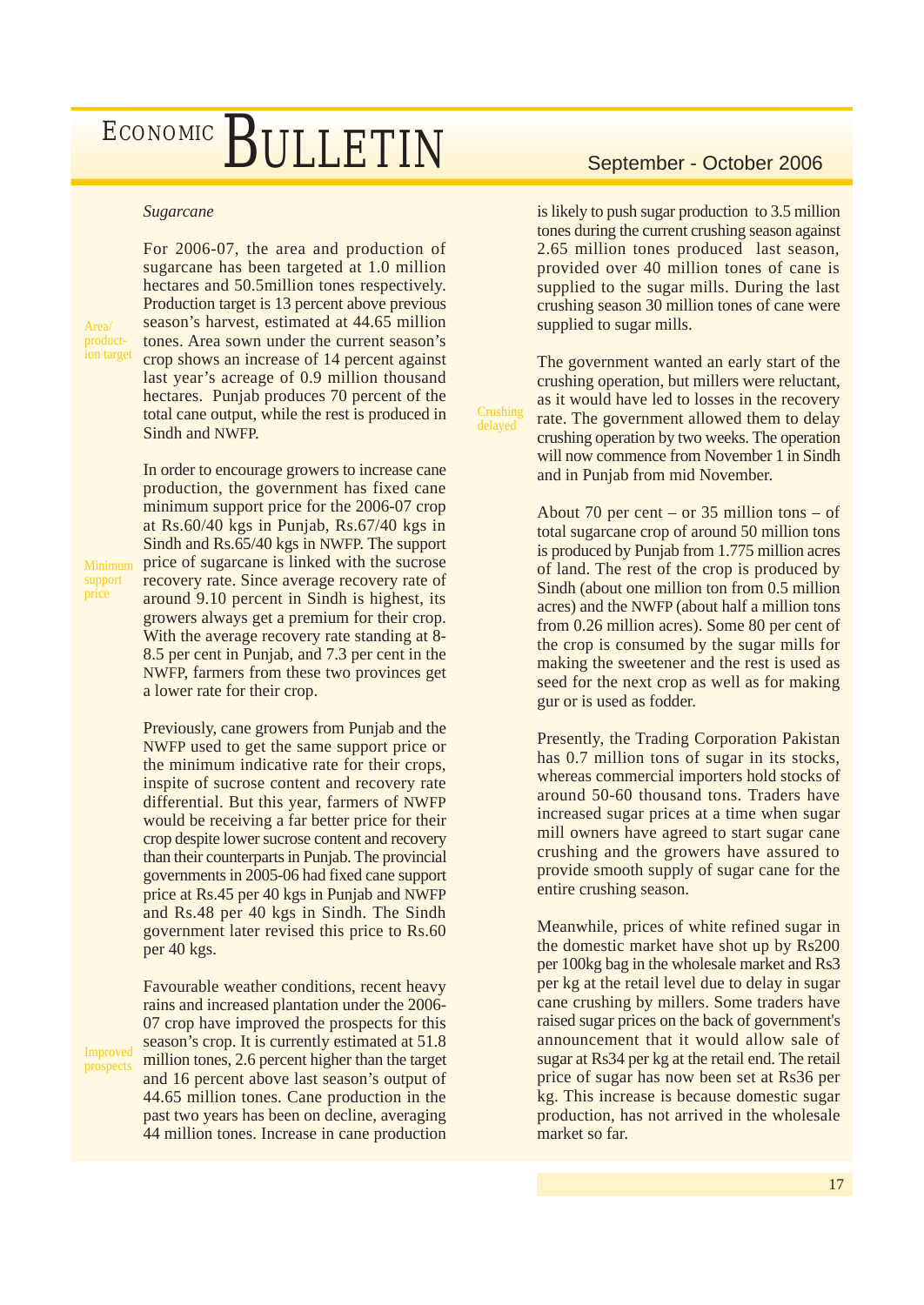### **Market Analysis**

Regional comparison

**Quarterly Results** a mixed bag

The KSE-100 Index gained 815 points or 7.75% during October 2006 to close at 11,327 while the KSE-30 Index increased by 692 points or 5.3% to 13,769. The average daily turnover during October 2006 was 196.5m shares compared to 139.0m shares during September 2006. The market continued to rally throughout October with decent volumes despite Ramadan and lengthy layoff for Eid holidays.



**KSE-100 Index (September - October 2006)**



The bull-run which began in the latter part of September and continued into October can be attributed to the following factors:

- Foreign fund buying in large cap scrips particularly banking and E&P sectors throughout October has led to improved sentiments among local participants and a much needed boost of fresh liquidity. Net inflow during October was US\$208.1m (upto Oct. 30) while the cumulative net inflow for the year (July-October 30, 2006) stood at US\$305.2m.
- Persistent merger and acquisition rumors helped fuel buying interest in banking stocks especially second and third tier banks such as Faysal Bank, Bank Alfalah and Prime Bank.
- GDR development in MCB Bank as it placed GDRs worth US\$150m at Rs264 per share with various foreign investors and began trading in the London Stock Exchange in the middle of the month.
- There was renewed buying interest in E&P stocks particularly OGDC because of

discovery news and release of its production growth target of 13% CAGR till FY09 and aggressive exploration and development spending targets of around US\$1.89b over the next 3 years. Also, international crude prices started to rise again during the middle of the month due to expected OPEC production cut of about 1.2m bpd and geopolitical issues before ending October on a flat note.

Strictly on PEx, Pakistan still enjoys one of the lowest multiples in the region. However, based on FY07F PEG ratio of 0.92, Pakistan is slightly expensive as compared to regional peers such as Indonesia (0.72), China (0.81), India (0.87) and the Philippines (0.85). Based on FY07F earnings, our calculation of sustainable market PEx comes to 10.4, suggesting a 12 month upside of 13.5% from current levels.

|                  | Country                | 2007F<br><b>PEx</b> | 2007F<br>EPS Growth (%) | 2007F<br>PE/Growth       |
|------------------|------------------------|---------------------|-------------------------|--------------------------|
|                  | China                  | 13.26               | 16.29                   | 0.81                     |
|                  | Hong Kong              | 14.55               | 2.34                    | 6.22                     |
|                  | India                  | 13.92               | 16.07                   | 0.87                     |
| Regional         | Indonesia              | 12.11               | 16.87                   | 0.72                     |
| <b>Valuation</b> | Malaysia               | 12.70               | 14.36                   | 0.88                     |
| Compari-         | Philippines            | 11.91               | 14.08                   | 0.85                     |
| son              | <b>Pakistan</b>        | 9.15                | 10.00                   | 0.92                     |
|                  | Singapore              | 11.90               | 10.94                   | 1.09                     |
|                  | South Korea            | 9.78                | 17.38                   | 0.56                     |
|                  | Taiwan                 | 11.89               | 18.04                   | 0.66                     |
|                  | Thailand               | 9.79                | 4.06                    | 2.41                     |
|                  | Date: October 30, 2006 |                     |                         | Source: Quartely Reports |

The recent round of quarterly results of major sectors and companies can be described as a mixed bag. The first and second tier banks have depicted strong YoY growth in earnings because of improved net interest margins, higher other non-interest income or a combination of the two. Cement results have been disappointing overall due to the drop in prices during 1QFY07 and rising financial charges.

The profitability of refineries and OMCs except for Attock Petroleum has been adversely affected by a steep drop in crude oil prices within the quarter leading to inventory losses. The E&P sector has depicted robust bottomline growth mainly due to top-line growth derived from higher prices and jump in other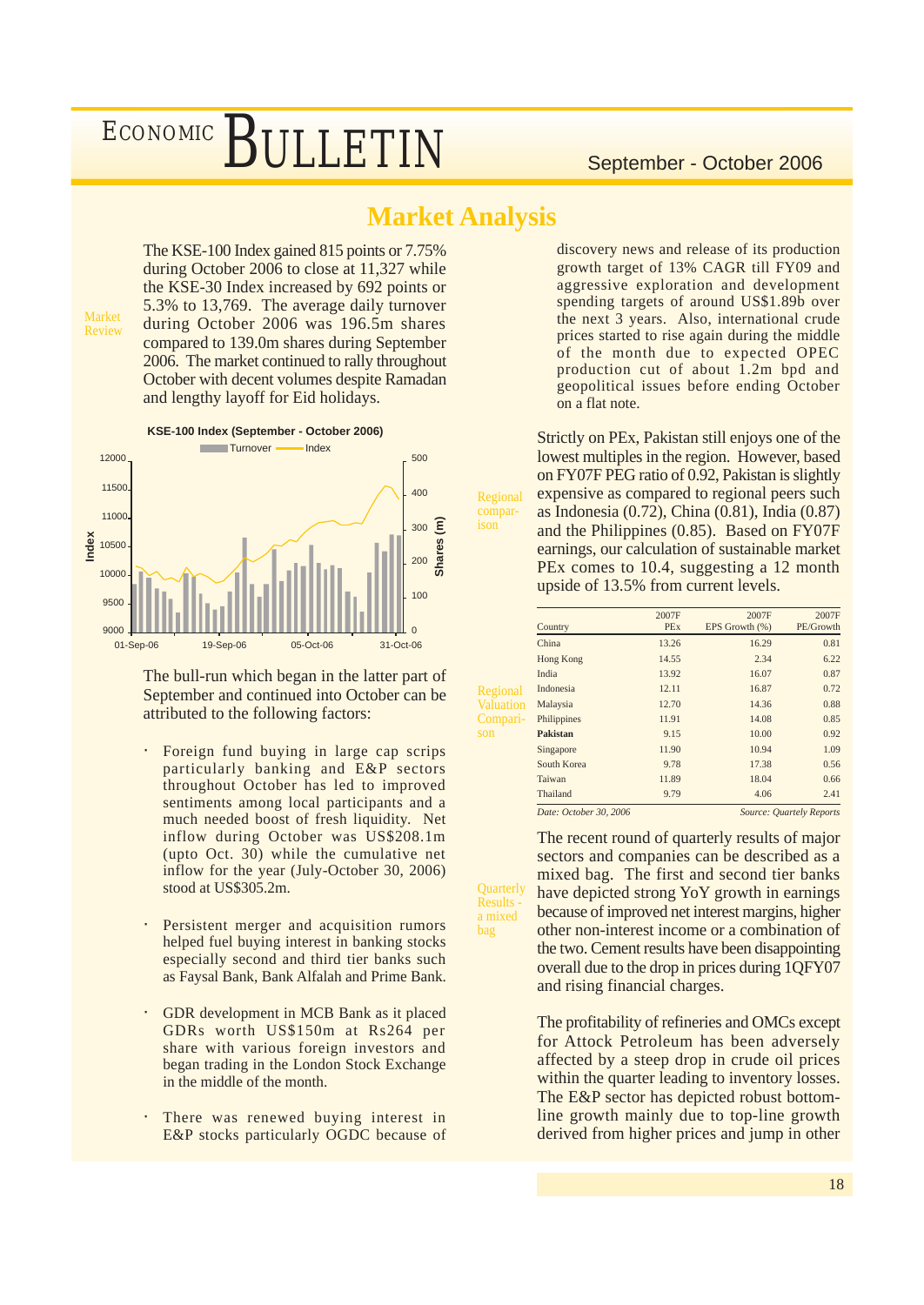income (interest and dividend). The mixed results have been the major factor behind the correction witnessed in the market during the last 2 trading days of the month.

With 2 months remaining in the current calendar year, one of the major market drivers is likely to be GDR developments surrounding OGDC, banking scrips such as NBP, UBL, and HBL and Kapco as the government plans to use this medium to offload their investment in these companies. The other driver could be the direction of foreign portfolio investment in the local bourses as it has played a role in boosting local investor confidence as evident by the recent bull market that began in the last week of September.

A significant outflow of foreign funds could have a reverse impact. There could still be an M&A play in the banking sector as there a number of ongoing developments expected to be announced in the coming weeks and months. On technical basis, the market can be characterized as being overbought which could lead to a correction and so investors should take the opportunity to book profits in the immediate term and re-accumulate on dips.

We feel that in the short to medium term, political developments may play a more significant role in the equity markets. With elections around the corner and the international community's growing exasperation with what it perceives to be Pakistan's intransigence on fighting extremism, political news is likely to dominate market sentiments going forward.

Lifting the ban on institutional investment in NSS

Looking ahead

> In a recent unexpected move, the Government lifted the ban on institutional investments in National Savings Schemes (NSS) which was imposed in March 2003 and brought its rate of return at par with the open market. Hence, all corporations i.e. non-profit bodies, charities & educational institutions, public and private sector companies (including NBFIs) but excluding banks and insurance companies are eligible to invest in NSS with immediate effect. The preceding event is believed to have serious repercussions on the banking and mutual fund industry.

| Scheme                        | Minimum<br>Investment<br>(Rs) | Average<br>Return<br>(% ) | Min. Invest.<br>period<br>(years) |
|-------------------------------|-------------------------------|---------------------------|-----------------------------------|
| Certificates                  |                               |                           |                                   |
| Defence saving certificates   | 500                           | 10.00%                    | 1                                 |
| Special saving certificates*  | 500                           | 9.00%                     | 0.5                               |
| Regular income certificates** | 50,000                        | 9.24%                     | 5                                 |
| Bahbood saving certificates** | 5.000                         | 11.52%                    | 10                                |
| <b>Accounts</b>               |                               |                           |                                   |
| <b>Saving Account</b>         | 100                           | 6.00%                     | N/A                               |
| Special saving accounts*      | 500                           | 9.00%                     | 0.5                               |
| Pensioners' benefit account** | 10.000                        | 11.52%                    | 10                                |

*Source: www.savings.gov.pk*

Impact on mutual funds liquidity and risk

*First five years profit @ of 9%, and 10% for the last year* 

*\*\* Penalties / service charges applicable in case of redemption before maturity*

The SBP has repeatedly been pleading to the government to increase reliance on long-term paper such as PIBs from non-banking sources rather than short-term treasury bills to finance its budgetary deficit. The rationale behind this was obviously the better maturity matching and shaping up of the presently flat yield curve at more distant tenors. Moreover, PIBs are a better instrument for debt management as compared to NSS due to 1) an auction can be conducted only when funds are required which saves unnecessary cost burden on the government and 2) unlike the NSS, they do not run parallel to the banking system.

Recently, there has been an influx of income and money market mutual funds in the market to meet the growing demand for such products. The timing of the launch also took into consideration the huge scheduled maturity of corporate deposits under the NSS during the next couple of years. Despite having a low risk appetite, income and money market funds are not 'risk-free' per se while NSS have zero risk, i.e. the instruments are backed by the full faith and credit of the Government of Pakistan.

Moreover, the average return of 10.5% (less sales load of approximately 0.5%) provided by most of the funds are comparable to some of the schemes under the NSS (see above - average return for defence saving certificates is 10%). Also, there is comparability in both instruments from a liquidity perspective, meaning that on an average the minimum investment period of most NSS schemes lies between 6 months - 1 year. In light of the preceding arguments, we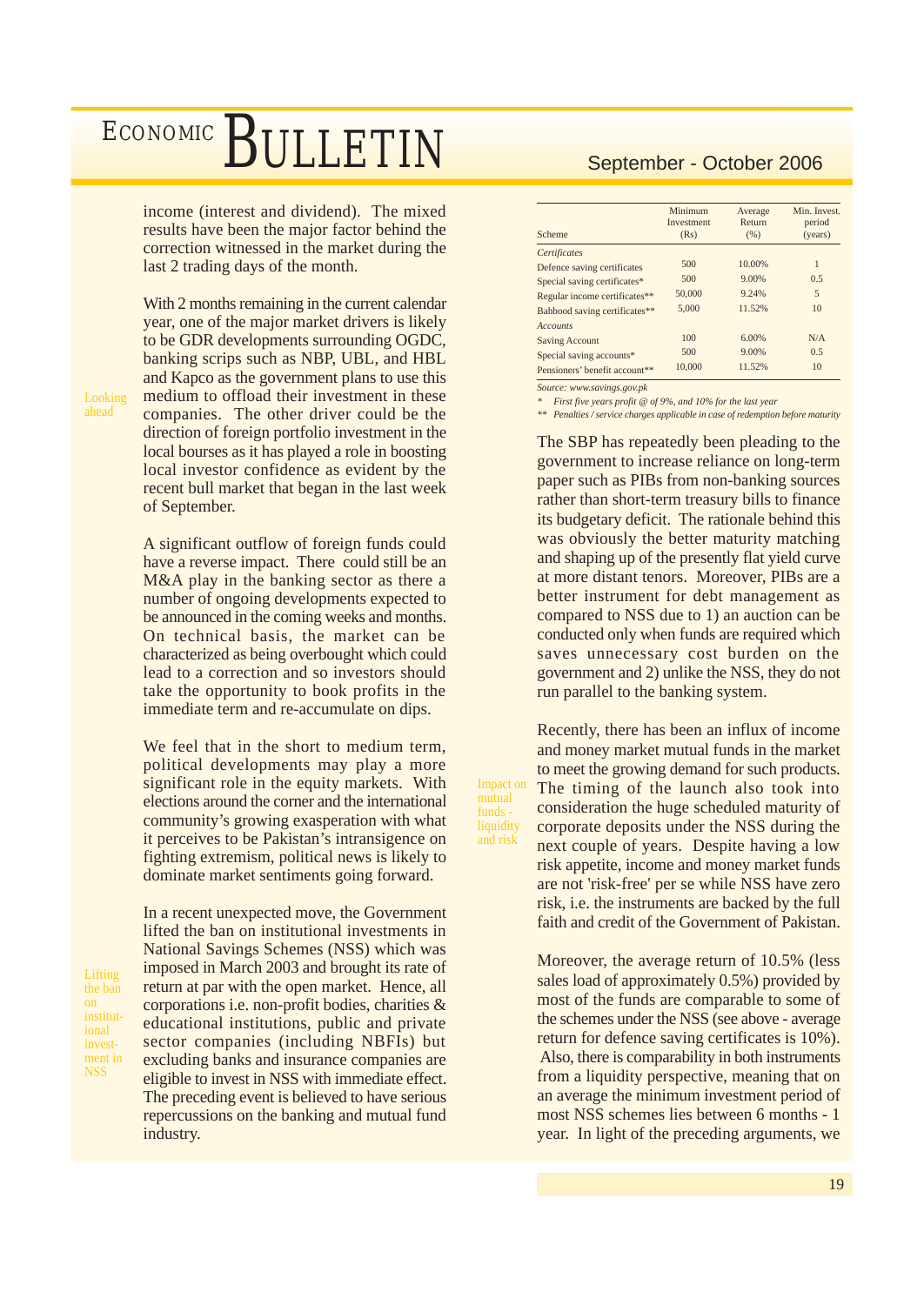feel that the income and money market funds will be under tremendous pressure to attract liquidity and competition might compel them to increase returns (e.g. waiver of sales load etc.) but the trade-off might be an increasing in their risk appetite (e.g. ready-futures spreads).

Implicati on on the banks: hitting them where it hurts!

The most obvious implication of lifting the ban on institutional investment in NSS will be the further tightening of the liquidity crunch in the inter-bank market. The preceding is likely to disturb the demand and supply balance and hence an upward adjustment of KIBOR (and lending rates) may be expected. More importantly, increasing competition, high advance to deposit ratios, enhancement in the

CRR & SLR and now the change in policy with regards to investment in NSS means augmented pressure on banks to further raise deposit rates.

However, it should also be noted that most of institutional deposit rates are unquoted and linked to KIBOR. Moreover, due to their bargaining power, institutions also benefit from high deposit rates even on chequing deposits. Therefore, we feel that although funds may shift to NSS in search of a better risk-return profile, higher deposit rates will play a role in keeping existing deposits within the banking sector.



*(Contributed by Taurus Securities Ltd, a subsidiary of National Bank of Pakistan)*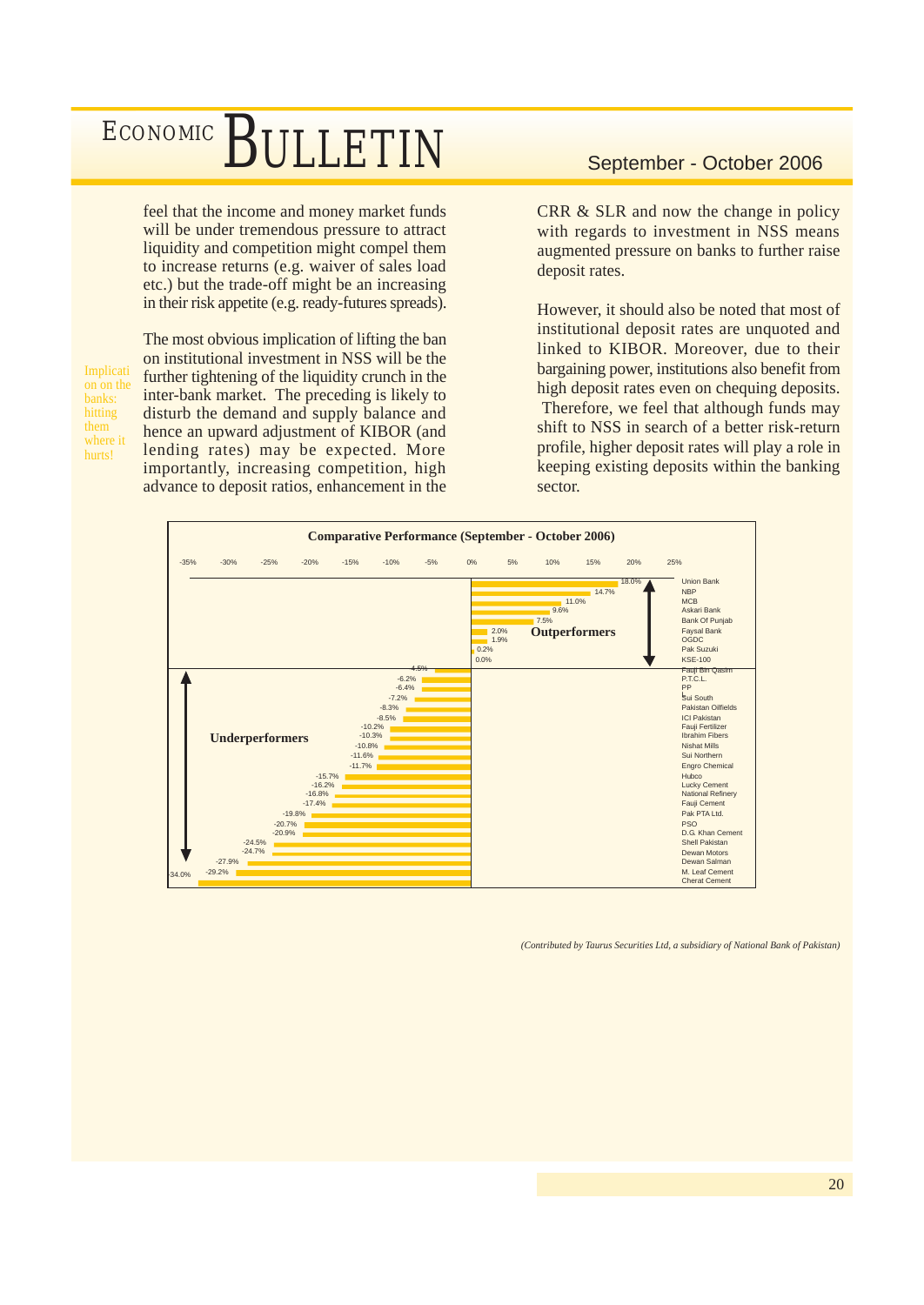|                           |                 |                          |                         |                               |                          |                                                                              |                             |                                    |                |                          |                                                                                                                                                                                                                                                                                                                                                                                                                                                                                                                                                                |                                                                                                                                                                                                                                                                                                                                                                                                                                                                                                                  |                                                                                                                                                                                                                                                                                                                 |                              |                                     |                                            |                    |                                                                                                                                                                                                                                                                                                                                                                                                          |                               | (Rs. Billion)      |
|---------------------------|-----------------|--------------------------|-------------------------|-------------------------------|--------------------------|------------------------------------------------------------------------------|-----------------------------|------------------------------------|----------------|--------------------------|----------------------------------------------------------------------------------------------------------------------------------------------------------------------------------------------------------------------------------------------------------------------------------------------------------------------------------------------------------------------------------------------------------------------------------------------------------------------------------------------------------------------------------------------------------------|------------------------------------------------------------------------------------------------------------------------------------------------------------------------------------------------------------------------------------------------------------------------------------------------------------------------------------------------------------------------------------------------------------------------------------------------------------------------------------------------------------------|-----------------------------------------------------------------------------------------------------------------------------------------------------------------------------------------------------------------------------------------------------------------------------------------------------------------|------------------------------|-------------------------------------|--------------------------------------------|--------------------|----------------------------------------------------------------------------------------------------------------------------------------------------------------------------------------------------------------------------------------------------------------------------------------------------------------------------------------------------------------------------------------------------------|-------------------------------|--------------------|
|                           |                 |                          | <b>Savings Deposits</b> |                               |                          |                                                                              |                             | <b>Fixed Deposits</b>              |                |                          |                                                                                                                                                                                                                                                                                                                                                                                                                                                                                                                                                                |                                                                                                                                                                                                                                                                                                                                                                                                                                                                                                                  | <b>Current Deposits</b>                                                                                                                                                                                                                                                                                         |                              |                                     |                                            |                    | Total Deposits*                                                                                                                                                                                                                                                                                                                                                                                          |                               |                    |
|                           | 2001            | 2002                     | 2003                    | 2004                          | 2005                     | 2001                                                                         | 2002                        | 2003                               | 2004           | 2005                     | 2001                                                                                                                                                                                                                                                                                                                                                                                                                                                                                                                                                           | 2002                                                                                                                                                                                                                                                                                                                                                                                                                                                                                                             | 2003                                                                                                                                                                                                                                                                                                            | 2004                         | 2005                                | 2001                                       | 2002               | 2003                                                                                                                                                                                                                                                                                                                                                                                                     | 2004                          | 2005               |
| Nationalised Banks        | 110             | 123                      | $146$<br>140            |                               | 173                      |                                                                              |                             |                                    |                |                          | $\frac{115}{114}$                                                                                                                                                                                                                                                                                                                                                                                                                                                                                                                                              |                                                                                                                                                                                                                                                                                                                                                                                                                                                                                                                  |                                                                                                                                                                                                                                                                                                                 |                              |                                     |                                            |                    |                                                                                                                                                                                                                                                                                                                                                                                                          |                               | 472                |
| National Bank of Pakistan | 105             | 118                      |                         |                               | $166$ $-337$             |                                                                              |                             |                                    | $PZ - 1900$    | $\frac{2}{8}$            |                                                                                                                                                                                                                                                                                                                                                                                                                                                                                                                                                                | $\frac{10}{10}$                                                                                                                                                                                                                                                                                                                                                                                                                                                                                                  | $\frac{33}{2}$ $\frac{33}{2}$ - $\sigma$ $\sim$ $\alpha$                                                                                                                                                                                                                                                        |                              |                                     | $350 - 312$                                | $350 - 87$         | 9580888                                                                                                                                                                                                                                                                                                                                                                                                  | $456$<br>$99$<br>$75$<br>$55$ | 463                |
| First Women Bank          | 5               |                          |                         |                               |                          |                                                                              |                             |                                    |                |                          |                                                                                                                                                                                                                                                                                                                                                                                                                                                                                                                                                                |                                                                                                                                                                                                                                                                                                                                                                                                                                                                                                                  |                                                                                                                                                                                                                                                                                                                 |                              |                                     |                                            |                    |                                                                                                                                                                                                                                                                                                                                                                                                          |                               | $\circ$            |
| <b>Provincial Banks</b>   | 14              | $\overline{16}$          | 25                      |                               |                          |                                                                              |                             |                                    |                | $-380$                   | $- 5 7 7 7 7$                                                                                                                                                                                                                                                                                                                                                                                                                                                                                                                                                  | $-640$                                                                                                                                                                                                                                                                                                                                                                                                                                                                                                           |                                                                                                                                                                                                                                                                                                                 |                              |                                     |                                            |                    |                                                                                                                                                                                                                                                                                                                                                                                                          |                               | 106                |
| The Bank of Punjab        | $\Xi$           | $\overline{c}$           | $\Xi$                   |                               |                          |                                                                              |                             |                                    |                |                          |                                                                                                                                                                                                                                                                                                                                                                                                                                                                                                                                                                |                                                                                                                                                                                                                                                                                                                                                                                                                                                                                                                  |                                                                                                                                                                                                                                                                                                                 |                              |                                     |                                            |                    |                                                                                                                                                                                                                                                                                                                                                                                                          |                               | $88\,$             |
| The Bank of Khyber        | 4               | 4                        |                         |                               |                          |                                                                              |                             |                                    |                |                          |                                                                                                                                                                                                                                                                                                                                                                                                                                                                                                                                                                |                                                                                                                                                                                                                                                                                                                                                                                                                                                                                                                  |                                                                                                                                                                                                                                                                                                                 |                              |                                     | $\overline{4}$                             | $\overline{4}$     | 15                                                                                                                                                                                                                                                                                                                                                                                                       | 16                            | $18\,$             |
| Newly Privatised Banks    | 361             | $\overline{431}$         | ą,                      | 19909375872                   |                          |                                                                              |                             |                                    | $\Xi$          | 226                      |                                                                                                                                                                                                                                                                                                                                                                                                                                                                                                                                                                |                                                                                                                                                                                                                                                                                                                                                                                                                                                                                                                  |                                                                                                                                                                                                                                                                                                                 |                              | 8 5 2 3 5 5 7 8 7                   | 673                                        | 783                | 877                                                                                                                                                                                                                                                                                                                                                                                                      | 981                           | Ë                  |
| Habib Bank Ltd            | 154             | 183                      | $\overline{21}$         |                               | $546$<br>220             |                                                                              |                             |                                    |                |                          |                                                                                                                                                                                                                                                                                                                                                                                                                                                                                                                                                                |                                                                                                                                                                                                                                                                                                                                                                                                                                                                                                                  |                                                                                                                                                                                                                                                                                                                 |                              |                                     | 283                                        | 328                | 361                                                                                                                                                                                                                                                                                                                                                                                                      | 405                           | 433                |
| United Bank Ltd           | $69$            | 83                       | 104                     |                               | 123                      |                                                                              |                             |                                    | 74             |                          |                                                                                                                                                                                                                                                                                                                                                                                                                                                                                                                                                                |                                                                                                                                                                                                                                                                                                                                                                                                                                                                                                                  |                                                                                                                                                                                                                                                                                                                 |                              |                                     | 141                                        | 163                | 190                                                                                                                                                                                                                                                                                                                                                                                                      | 230                           | 289                |
| <b>MCB Bank</b>           | $\infty$        | 109                      | 127                     |                               | 137                      |                                                                              |                             |                                    | $\overline{4}$ |                          |                                                                                                                                                                                                                                                                                                                                                                                                                                                                                                                                                                |                                                                                                                                                                                                                                                                                                                                                                                                                                                                                                                  |                                                                                                                                                                                                                                                                                                                 |                              |                                     |                                            | 188                | 212                                                                                                                                                                                                                                                                                                                                                                                                      | 220                           | 229                |
| Allied Bank Ltd           | 48              | 56                       | $\tilde{S}$             | $134$ $63$ $50$               | 66                       | $25 - 25$ m $\infty$ $\leq$ $R$ $R$ $R$ $\geq$ $R$ $\geq$ $m$ m m $\infty$ m |                             |                                    |                | 5893                     | $\mathbf{B} \nsubseteq \nsubseteq \mathbf{A} \nsubseteq \mathbf{A} \nsubseteq \mathbf{A} \nsubseteq \mathbf{A} \nsubseteq \mathbf{A} \nsubseteq \mathbf{A} \nsubseteq \mathbf{A} \nsubseteq \mathbf{A} \nsubseteq \mathbf{A} \nsubseteq \mathbf{A} \nsubseteq \mathbf{A} \nsubseteq \mathbf{A} \nsubseteq \mathbf{A} \nsubseteq \mathbf{A} \nsubseteq \mathbf{A} \nsubseteq \mathbf{A} \nsubseteq \mathbf{A} \nsubseteq \mathbf{A} \nsubseteq \mathbf{A} \nsubseteq \mathbf{A} \nsubseteq \mathbf{A} \nsubseteq \mathbf{A} \nsubseteq \mathbf{A} \nsubseteq \$ | $\mathbf{N} \times \mathbf{N} \times \mathbf{N} \times \mathbf{N} \times \mathbf{N} \times \mathbf{N} \times \mathbf{N} \times \mathbf{N} \times \mathbf{N} \times \mathbf{N} \times \mathbf{N} \times \mathbf{N} \times \mathbf{N} \times \mathbf{N} \times \mathbf{N} \times \mathbf{N} \times \mathbf{N} \times \mathbf{N} \times \mathbf{N} \times \mathbf{N} \times \mathbf{N} \times \mathbf{N} \times \mathbf{N} \times \mathbf{N} \times \mathbf{N} \times \mathbf{N} \times \mathbf{N} \times \mathbf{$ |                                                                                                                                                                                                                                                                                                                 |                              |                                     | $153$ $320$                                | 104                | $\overline{114}$                                                                                                                                                                                                                                                                                                                                                                                         | 126                           | 162                |
| Domestic Private Banks    | 119             | 167                      | 23                      |                               | 321                      |                                                                              |                             |                                    | 131            |                          |                                                                                                                                                                                                                                                                                                                                                                                                                                                                                                                                                                |                                                                                                                                                                                                                                                                                                                                                                                                                                                                                                                  |                                                                                                                                                                                                                                                                                                                 |                              |                                     |                                            | 314                | $\frac{41}{3}$                                                                                                                                                                                                                                                                                                                                                                                           | 637                           | 897                |
| Askari Commercial Bank    | 27              | 36                       | $\ddot{c}$              | 5023                          | $58$<br>26               |                                                                              |                             |                                    |                |                          |                                                                                                                                                                                                                                                                                                                                                                                                                                                                                                                                                                |                                                                                                                                                                                                                                                                                                                                                                                                                                                                                                                  |                                                                                                                                                                                                                                                                                                                 |                              |                                     | $\ensuremath{\mathop{\text{--}}\nolimits}$ |                    |                                                                                                                                                                                                                                                                                                                                                                                                          |                               | 119                |
| Soneri Bank               | $\approx$       | $\overline{12}$          |                         |                               |                          |                                                                              |                             |                                    |                |                          |                                                                                                                                                                                                                                                                                                                                                                                                                                                                                                                                                                |                                                                                                                                                                                                                                                                                                                                                                                                                                                                                                                  |                                                                                                                                                                                                                                                                                                                 |                              |                                     |                                            |                    |                                                                                                                                                                                                                                                                                                                                                                                                          |                               | $48$               |
| Bank Al Habib             | $\equiv$        | 13                       |                         |                               | $\overline{17}$          |                                                                              |                             |                                    |                |                          |                                                                                                                                                                                                                                                                                                                                                                                                                                                                                                                                                                |                                                                                                                                                                                                                                                                                                                                                                                                                                                                                                                  |                                                                                                                                                                                                                                                                                                                 |                              |                                     |                                            |                    |                                                                                                                                                                                                                                                                                                                                                                                                          |                               | $76$<br>222        |
| Bank Al Falah             | $18\,$          | $\mathcal{S}$            | 45                      |                               | $\overline{81}$          |                                                                              |                             |                                    |                |                          |                                                                                                                                                                                                                                                                                                                                                                                                                                                                                                                                                                |                                                                                                                                                                                                                                                                                                                                                                                                                                                                                                                  |                                                                                                                                                                                                                                                                                                                 |                              |                                     |                                            |                    |                                                                                                                                                                                                                                                                                                                                                                                                          |                               |                    |
| <b>Union Bank</b>         | 15              | 24                       | $\overline{5}$          |                               | 27                       |                                                                              |                             |                                    |                |                          |                                                                                                                                                                                                                                                                                                                                                                                                                                                                                                                                                                |                                                                                                                                                                                                                                                                                                                                                                                                                                                                                                                  |                                                                                                                                                                                                                                                                                                                 |                              |                                     |                                            |                    |                                                                                                                                                                                                                                                                                                                                                                                                          |                               |                    |
| Faysal Bank               | $\infty$        | $\circ$                  |                         |                               | $\overline{c}$           |                                                                              |                             |                                    |                |                          |                                                                                                                                                                                                                                                                                                                                                                                                                                                                                                                                                                |                                                                                                                                                                                                                                                                                                                                                                                                                                                                                                                  |                                                                                                                                                                                                                                                                                                                 |                              |                                     |                                            |                    |                                                                                                                                                                                                                                                                                                                                                                                                          |                               |                    |
| Metropolitan Bank         | $\infty$        | $\equiv$                 |                         | 8881                          |                          |                                                                              |                             |                                    |                |                          | 4                                                                                                                                                                                                                                                                                                                                                                                                                                                                                                                                                              |                                                                                                                                                                                                                                                                                                                                                                                                                                                                                                                  |                                                                                                                                                                                                                                                                                                                 |                              |                                     | 19877221                                   |                    |                                                                                                                                                                                                                                                                                                                                                                                                          | 22500                         |                    |
| Prime Commercial Bank     | $\infty$        | $\overline{10}$          |                         | 15                            |                          |                                                                              |                             |                                    |                |                          |                                                                                                                                                                                                                                                                                                                                                                                                                                                                                                                                                                |                                                                                                                                                                                                                                                                                                                                                                                                                                                                                                                  |                                                                                                                                                                                                                                                                                                                 |                              |                                     |                                            |                    |                                                                                                                                                                                                                                                                                                                                                                                                          |                               |                    |
| PICIC Commercial Bank     | $\sigma$        | $\infty$                 |                         | 25                            |                          |                                                                              |                             |                                    |                |                          |                                                                                                                                                                                                                                                                                                                                                                                                                                                                                                                                                                | $\sim$                                                                                                                                                                                                                                                                                                                                                                                                                                                                                                           |                                                                                                                                                                                                                                                                                                                 |                              |                                     | 10 n                                       |                    |                                                                                                                                                                                                                                                                                                                                                                                                          | $\ddot{4}$                    |                    |
| <b>KASB Bank</b>          |                 |                          |                         | $\circ$                       |                          |                                                                              |                             |                                    |                |                          |                                                                                                                                                                                                                                                                                                                                                                                                                                                                                                                                                                |                                                                                                                                                                                                                                                                                                                                                                                                                                                                                                                  |                                                                                                                                                                                                                                                                                                                 |                              |                                     |                                            |                    |                                                                                                                                                                                                                                                                                                                                                                                                          | 급                             |                    |
| mybank                    |                 | $\mathfrak{g}$           |                         | $\frac{4}{2}$                 | 1192652                  |                                                                              | 781277769232584315843183119 | <b>なだ1m97m2万公にわ765Ⅱ38039.163.1</b> |                | Roma Sana Roma 4 2 0 5   |                                                                                                                                                                                                                                                                                                                                                                                                                                                                                                                                                                |                                                                                                                                                                                                                                                                                                                                                                                                                                                                                                                  | $\frac{8}{23}$ $8$ $\frac{4}{3}$ $8$ $\frac{6}{3}$ $\frac{11}{2}$ $\frac{1}{2}$ $\frac{1}{2}$ $\frac{1}{2}$ $\frac{1}{2}$ $\frac{1}{2}$ $\frac{1}{2}$ $\frac{1}{2}$ $\frac{1}{2}$ $\frac{1}{2}$ $\frac{1}{2}$ $\frac{1}{2}$ $\frac{1}{2}$ $\frac{1}{2}$ $\frac{1}{2}$ $\frac{1}{2}$ $\frac{1}{2}$ $\frac{1}{2}$ |                              | S & A A H & D & & & H H W H H W W 4 |                                            | Sansaganan *       | $\begin{array}{l} \mathbb{G} \; \mathbb{R} \; \mathbb{S} \; \mathbb{S} \; \mathbb{S} \; \mathbb{S} \; \mathbb{S} \; \mathbb{S} \; \mathbb{S} \; \mathbb{S} \; \mathbb{S} \; \mathbb{S} \; \mathbb{S} \; \mathbb{S} \; \mathbb{S} \; \mathbb{S} \; \mathbb{S} \; \mathbb{S} \; \mathbb{S} \; \mathbb{S} \; \mathbb{S} \; \mathbb{S} \; \mathbb{S} \; \mathbb{S} \; \mathbb{S} \; \mathbb{S} \; \mathbb{S$ | $\equiv$                      | SELRATHERM ~ 0 2 2 |
| Saudi Pak Commercial      |                 |                          | Ľ,                      |                               |                          |                                                                              |                             |                                    |                |                          |                                                                                                                                                                                                                                                                                                                                                                                                                                                                                                                                                                |                                                                                                                                                                                                                                                                                                                                                                                                                                                                                                                  |                                                                                                                                                                                                                                                                                                                 |                              |                                     | $\sim$ $-$                                 | $\overline{5}$     |                                                                                                                                                                                                                                                                                                                                                                                                          | $24$ $\overline{4}$           |                    |
| Meezan Bank               |                 | $\overline{\mathcal{C}}$ |                         | $\overline{5}$                | $\infty$                 |                                                                              |                             |                                    |                |                          |                                                                                                                                                                                                                                                                                                                                                                                                                                                                                                                                                                |                                                                                                                                                                                                                                                                                                                                                                                                                                                                                                                  |                                                                                                                                                                                                                                                                                                                 |                              | $\overline{5}$                      |                                            | $\overline{5}$     |                                                                                                                                                                                                                                                                                                                                                                                                          |                               |                    |
| Atlas Bank                |                 |                          |                         |                               | 0.4                      |                                                                              |                             |                                    |                |                          |                                                                                                                                                                                                                                                                                                                                                                                                                                                                                                                                                                |                                                                                                                                                                                                                                                                                                                                                                                                                                                                                                                  |                                                                                                                                                                                                                                                                                                                 |                              | 0.3                                 |                                            |                    | $\sim 1$                                                                                                                                                                                                                                                                                                                                                                                                 | $\sim 10^{-1}$                |                    |
| Crescent Bank             |                 |                          |                         | $\sim$                        | $\overline{\phantom{a}}$ |                                                                              |                             |                                    |                | $\frac{3}{2}$            |                                                                                                                                                                                                                                                                                                                                                                                                                                                                                                                                                                |                                                                                                                                                                                                                                                                                                                                                                                                                                                                                                                  | $-2$                                                                                                                                                                                                                                                                                                            |                              |                                     |                                            |                    | m, m                                                                                                                                                                                                                                                                                                                                                                                                     | $\sqrt{2}$                    |                    |
| <b>NIB Bank</b>           |                 |                          |                         | $\mathfrak{g}$                | $\circ$                  |                                                                              |                             | $\sim$                             |                |                          |                                                                                                                                                                                                                                                                                                                                                                                                                                                                                                                                                                |                                                                                                                                                                                                                                                                                                                                                                                                                                                                                                                  |                                                                                                                                                                                                                                                                                                                 |                              |                                     |                                            |                    |                                                                                                                                                                                                                                                                                                                                                                                                          |                               |                    |
| <b>Foreign Banks</b>      | 72              | ಹ                        | z                       | $\overline{5}$                | 86                       | 5                                                                            | 58                          | 55                                 | $\mathbb{R}$   | 93                       |                                                                                                                                                                                                                                                                                                                                                                                                                                                                                                                                                                | $\mathfrak{L}$                                                                                                                                                                                                                                                                                                                                                                                                                                                                                                   | $\ddot{a}$                                                                                                                                                                                                                                                                                                      | 53                           |                                     | $\overline{5}$                             | 186                | $\overline{5}$                                                                                                                                                                                                                                                                                                                                                                                           | 228                           |                    |
| Standard Chartered Bank   | 26              | $\overline{31}$          | 35                      |                               | 36                       | $\frac{5}{15}$                                                               |                             | $\overline{4}$ $\overline{2}$      | 15             | $\frac{8}{18}$           |                                                                                                                                                                                                                                                                                                                                                                                                                                                                                                                                                                | 14                                                                                                                                                                                                                                                                                                                                                                                                                                                                                                               | $\frac{8}{7}$                                                                                                                                                                                                                                                                                                   |                              |                                     |                                            | $58$ $\frac{1}{4}$ | 68                                                                                                                                                                                                                                                                                                                                                                                                       | L 7                           |                    |
| Citibank                  | $\overline{17}$ | $\overline{17}$          | Ξ                       | $\overline{1}$                | 13                       |                                                                              |                             |                                    |                | 30                       |                                                                                                                                                                                                                                                                                                                                                                                                                                                                                                                                                                | $\circ$                                                                                                                                                                                                                                                                                                                                                                                                                                                                                                          |                                                                                                                                                                                                                                                                                                                 |                              |                                     |                                            |                    |                                                                                                                                                                                                                                                                                                                                                                                                          |                               |                    |
| <b>ABN Amro Bank</b>      | 17              | $\Omega$                 | $\mathcal{E}$           | $\overline{5}$                | 7727                     | $\equiv$ $\sim$ $\sim$ $\equiv$ $\sim$                                       | $1250007 -$                 | $v - 4$                            | $\infty$       | 16                       |                                                                                                                                                                                                                                                                                                                                                                                                                                                                                                                                                                | $\sqrt{2}$                                                                                                                                                                                                                                                                                                                                                                                                                                                                                                       | $PQ =$                                                                                                                                                                                                                                                                                                          | $\infty$ $\infty$ $\sim$ $-$ | $-183221188$                        | 57266542                                   | 3600877760         | 38                                                                                                                                                                                                                                                                                                                                                                                                       | 48                            |                    |
| American Express          | $\epsilon$      | $\mathfrak{c}$           |                         |                               |                          |                                                                              |                             |                                    | 0.5            |                          |                                                                                                                                                                                                                                                                                                                                                                                                                                                                                                                                                                |                                                                                                                                                                                                                                                                                                                                                                                                                                                                                                                  |                                                                                                                                                                                                                                                                                                                 |                              |                                     |                                            |                    | $\sim$ $\sim$                                                                                                                                                                                                                                                                                                                                                                                            |                               |                    |
| HSBC                      | $\mathbf{C}$    | $\mathbf{C}$             |                         | $m \, m \, r$                 |                          |                                                                              |                             |                                    |                | $\sim$                   |                                                                                                                                                                                                                                                                                                                                                                                                                                                                                                                                                                |                                                                                                                                                                                                                                                                                                                                                                                                                                                                                                                  |                                                                                                                                                                                                                                                                                                                 |                              |                                     |                                            |                    |                                                                                                                                                                                                                                                                                                                                                                                                          |                               |                    |
| Habib Bank AG Zurich      | 4               | 4                        | $\circ$                 |                               |                          |                                                                              |                             |                                    |                | $18\,$                   |                                                                                                                                                                                                                                                                                                                                                                                                                                                                                                                                                                |                                                                                                                                                                                                                                                                                                                                                                                                                                                                                                                  | $\overline{\phantom{a}}$                                                                                                                                                                                                                                                                                        | $\overline{\phantom{a}}$     |                                     |                                            |                    | 23                                                                                                                                                                                                                                                                                                                                                                                                       |                               |                    |
| Deutsche Bank             | $\mathbf{C}$    |                          | $0.6$<br>0.1            | 6.4                           | 0.6                      |                                                                              |                             |                                    |                | 0.4                      |                                                                                                                                                                                                                                                                                                                                                                                                                                                                                                                                                                |                                                                                                                                                                                                                                                                                                                                                                                                                                                                                                                  | $0.6$<br>0.1                                                                                                                                                                                                                                                                                                    | $0.6$<br>0.1                 | 0.4                                 |                                            |                    | $\frac{1.5}{0.7}$                                                                                                                                                                                                                                                                                                                                                                                        |                               |                    |
| Oman International Bank   | $\overline{0}$  | $\overline{0}$           |                         | $\overline{c}$                | $\overline{0}$ .         | 0.2                                                                          | 0.7                         |                                    |                | 0.3                      |                                                                                                                                                                                                                                                                                                                                                                                                                                                                                                                                                                | 0.3                                                                                                                                                                                                                                                                                                                                                                                                                                                                                                              |                                                                                                                                                                                                                                                                                                                 |                              |                                     |                                            |                    |                                                                                                                                                                                                                                                                                                                                                                                                          |                               |                    |
| Al-Baraka Islamic Bank    | 2               | 2                        | $\epsilon$              | $\overline{4}$ $\overline{6}$ | $\overline{6}$           | $\mathfrak{c}$                                                               | $\frac{3}{2}$               | 1233737                            | 5 2 3 3 7 12   | $\overline{\phantom{a}}$ |                                                                                                                                                                                                                                                                                                                                                                                                                                                                                                                                                                | $\overline{\phantom{a}}$                                                                                                                                                                                                                                                                                                                                                                                                                                                                                         | $-2$                                                                                                                                                                                                                                                                                                            | $\frac{1}{0.8}$              | $\overline{\phantom{a}}$            | $5\degree$                                 |                    | $\sim$ $\sim$                                                                                                                                                                                                                                                                                                                                                                                            | $\infty$ $\,\infty$           | $\Xi$ -            |
| <b>Bank of Tokyo</b>      | $\overline{0}$  | $\overline{c}$           | $\circ$                 |                               |                          |                                                                              |                             |                                    |                | 0.2                      |                                                                                                                                                                                                                                                                                                                                                                                                                                                                                                                                                                | 1.2                                                                                                                                                                                                                                                                                                                                                                                                                                                                                                              |                                                                                                                                                                                                                                                                                                                 |                              | 0.6                                 |                                            |                    |                                                                                                                                                                                                                                                                                                                                                                                                          |                               |                    |
| Total: All Banks          | 676             | 818                      | 993                     | 1150                          | 1165                     | 342                                                                          | 375                         | 366                                | 45             | 734                      | 317                                                                                                                                                                                                                                                                                                                                                                                                                                                                                                                                                            | 366                                                                                                                                                                                                                                                                                                                                                                                                                                                                                                              | 519                                                                                                                                                                                                                                                                                                             | 675                          | 775                                 | 1473                                       | 1691               | 1965                                                                                                                                                                                                                                                                                                                                                                                                     | 2391                          | 2834               |
| * Includes other accounts |                 |                          |                         |                               |                          |                                                                              |                             |                                    |                |                          |                                                                                                                                                                                                                                                                                                                                                                                                                                                                                                                                                                |                                                                                                                                                                                                                                                                                                                                                                                                                                                                                                                  |                                                                                                                                                                                                                                                                                                                 |                              |                                     |                                            |                    |                                                                                                                                                                                                                                                                                                                                                                                                          |                               |                    |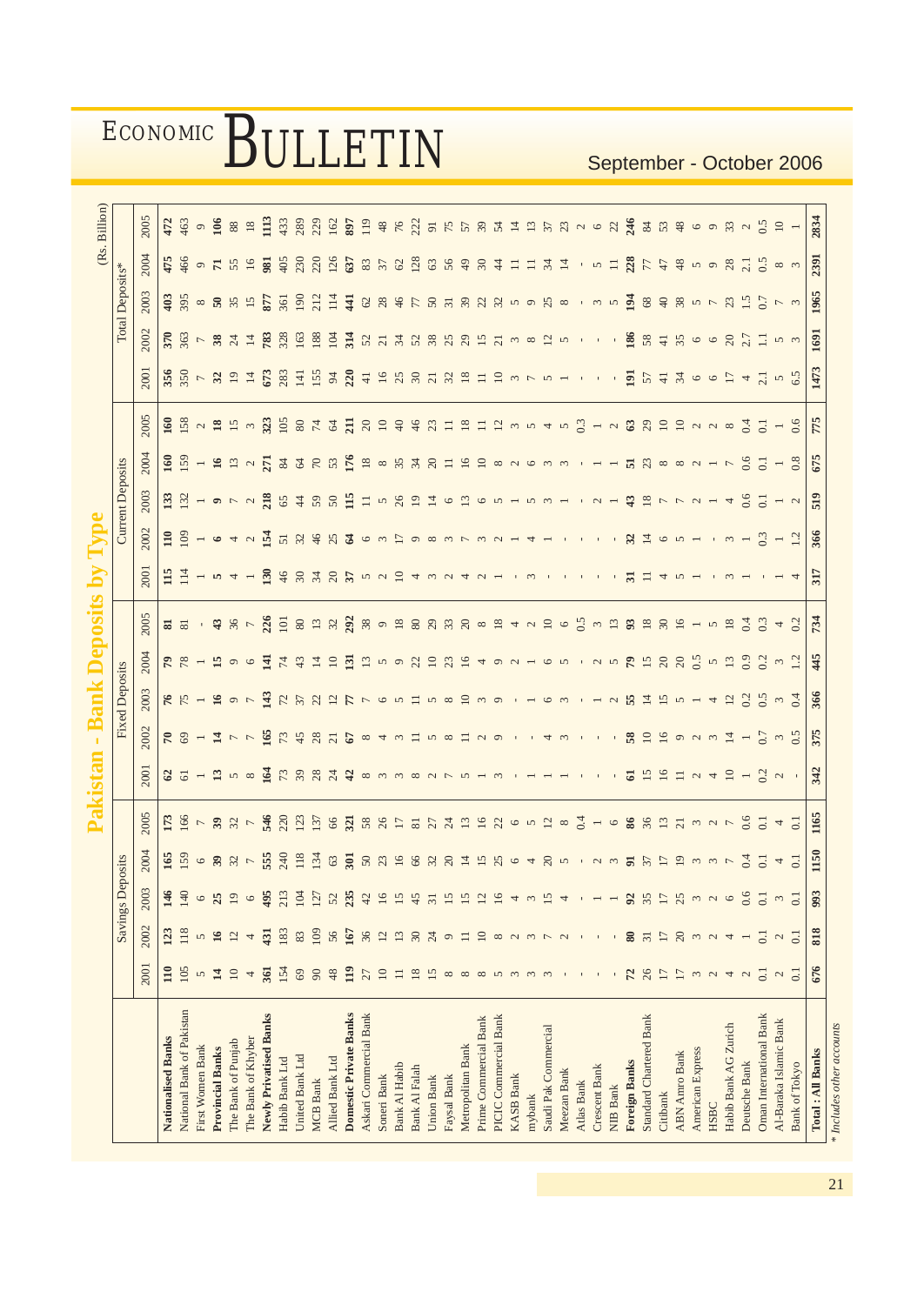|                                |                 |                        |                                                                                                                                                                                                                                                                                                                                                                                                                             | Pakistan         |                                                      |                               | <b>Bank Deposits by Type</b> |                                               |                                         |                 |                          |                                              |                         | (Percentage Share in Total Deposits) |                                  |
|--------------------------------|-----------------|------------------------|-----------------------------------------------------------------------------------------------------------------------------------------------------------------------------------------------------------------------------------------------------------------------------------------------------------------------------------------------------------------------------------------------------------------------------|------------------|------------------------------------------------------|-------------------------------|------------------------------|-----------------------------------------------|-----------------------------------------|-----------------|--------------------------|----------------------------------------------|-------------------------|--------------------------------------|----------------------------------|
|                                |                 |                        | s Deposits<br>Savings                                                                                                                                                                                                                                                                                                                                                                                                       |                  |                                                      |                               |                              | <b>Fixed Deposits</b>                         |                                         |                 |                          |                                              | <b>Current Deposits</b> |                                      |                                  |
|                                | 2001            | 2002                   | 2003                                                                                                                                                                                                                                                                                                                                                                                                                        | 2004             | 2005                                                 | 2001                          | 2002                         | 2003                                          | 2004                                    | 2005            | 2001                     | 2002                                         | 2003                    | 2004                                 | 2005                             |
| <b>Nationalised Banks</b>      | 31              | 33                     |                                                                                                                                                                                                                                                                                                                                                                                                                             |                  |                                                      |                               |                              | $\mathbf{r}$                                  |                                         | $\frac{17}{17}$ |                          |                                              |                         |                                      |                                  |
| National Bank of Pakistan      | $\overline{30}$ | 32                     |                                                                                                                                                                                                                                                                                                                                                                                                                             | 8788888          | 5 3 3 5 5 5 6 7 6 7 6 9 7 8 9 7 8 9 70 8 9 70 9 70 7 | h h h h s a c a a a a a a a a | AAAAAAAAAA                   | $\overline{5}$                                | $\frac{17}{17}$                         |                 |                          |                                              | 33                      |                                      |                                  |
| First Women Bank               | $\overline{7}$  | $\overline{7}$         |                                                                                                                                                                                                                                                                                                                                                                                                                             |                  |                                                      |                               |                              | $\equiv$                                      |                                         |                 |                          |                                              | $\mathbf{r}$            |                                      |                                  |
| <b>Provincial Banks</b>        | $\frac{4}{3}$   | 42                     |                                                                                                                                                                                                                                                                                                                                                                                                                             |                  |                                                      |                               |                              | $\overline{5}$                                |                                         | $\ddot{=}$      |                          |                                              | $\overline{19}$         |                                      |                                  |
| The Bank of Punjab             | 54              | 50                     |                                                                                                                                                                                                                                                                                                                                                                                                                             |                  |                                                      |                               |                              | 25                                            |                                         | $\overline{4}$  |                          |                                              | $\Omega$                |                                      |                                  |
| The Bank of Khyber             | 32              | 29                     |                                                                                                                                                                                                                                                                                                                                                                                                                             |                  |                                                      |                               |                              | 45                                            |                                         | 39              |                          |                                              | $\overline{16}$         |                                      |                                  |
| Newly Privatised Banks         | $\mathbf{r}$    | 55 57                  |                                                                                                                                                                                                                                                                                                                                                                                                                             | 5855             |                                                      |                               |                              |                                               |                                         |                 |                          |                                              |                         |                                      |                                  |
| Habib Bank Ltd                 | 54              |                        |                                                                                                                                                                                                                                                                                                                                                                                                                             |                  |                                                      |                               |                              |                                               |                                         |                 |                          |                                              | $\frac{8}{18}$          |                                      |                                  |
| United Bank Ltd                | 49              |                        |                                                                                                                                                                                                                                                                                                                                                                                                                             |                  |                                                      |                               |                              |                                               |                                         |                 |                          |                                              | 23                      |                                      |                                  |
| <b>MCB</b> Bank                | 58              | 58                     |                                                                                                                                                                                                                                                                                                                                                                                                                             |                  |                                                      |                               |                              | $28821$                                       | <b>NEWSHEP68</b>                        |                 |                          |                                              | $\frac{8}{3}$           |                                      |                                  |
| Allied Bank Ltd                | 51              | $54$ $53$              |                                                                                                                                                                                                                                                                                                                                                                                                                             | 50               |                                                      |                               |                              |                                               |                                         |                 |                          |                                              | $\ddot{4}$              |                                      |                                  |
| <b>Domestic Private Banks</b>  | $\mathbf{r}$    |                        |                                                                                                                                                                                                                                                                                                                                                                                                                             |                  |                                                      |                               |                              | $\frac{17}{21}$                               | <b>216355</b>                           |                 |                          |                                              | $\frac{8}{3}$           |                                      |                                  |
| Askari Commercial Bank         | 66              | $\sqrt{2}$             |                                                                                                                                                                                                                                                                                                                                                                                                                             | 60               |                                                      |                               | $\overline{15}$              |                                               |                                         |                 |                          |                                              | $\overline{18}$         |                                      |                                  |
| Soneri Bank                    | 63              | 57                     |                                                                                                                                                                                                                                                                                                                                                                                                                             |                  |                                                      |                               | $\overline{19}$              |                                               |                                         |                 |                          |                                              | $\overline{18}$         |                                      |                                  |
| Bank Al Habib                  | $\ddot{4}$      | 38                     |                                                                                                                                                                                                                                                                                                                                                                                                                             |                  |                                                      |                               | $\overline{10}$              |                                               |                                         |                 |                          |                                              | 57                      |                                      |                                  |
| Bank Al Falah                  | $\mbox{6}$      | 58                     |                                                                                                                                                                                                                                                                                                                                                                                                                             |                  |                                                      |                               | $\overline{c}$               |                                               |                                         |                 |                          |                                              | 25                      |                                      |                                  |
| <b>Union Bank</b>              | $\overline{7}$  | 637                    |                                                                                                                                                                                                                                                                                                                                                                                                                             |                  |                                                      |                               | 13 <sub>2</sub>              |                                               | $\begin{array}{c} 16 \\ 41 \end{array}$ |                 |                          |                                              | 28                      |                                      |                                  |
| Faysal Bank                    | 25              |                        |                                                                                                                                                                                                                                                                                                                                                                                                                             |                  |                                                      |                               |                              | 2128718                                       |                                         |                 |                          |                                              | $\overline{19}$         |                                      |                                  |
| Metropolitan Bank              | 43              | $\frac{27}{2}$         |                                                                                                                                                                                                                                                                                                                                                                                                                             |                  |                                                      |                               | 38                           |                                               |                                         |                 | 23                       |                                              | $\frac{27}{27}$         |                                      |                                  |
| Prime Commercial Bank          | 72              |                        |                                                                                                                                                                                                                                                                                                                                                                                                                             |                  |                                                      |                               | $\overline{2}$               |                                               |                                         |                 | $\frac{8}{10}$           |                                              |                         |                                      |                                  |
| PICIC Commercial Bank          | 48              | 38                     |                                                                                                                                                                                                                                                                                                                                                                                                                             | $88855835888885$ |                                                      | $132220000 - 5$               | 43                           |                                               | 3228628                                 |                 |                          |                                              | 16                      |                                      |                                  |
| <b>KASB Bank</b>               | 88              | $78$                   |                                                                                                                                                                                                                                                                                                                                                                                                                             |                  |                                                      |                               |                              |                                               |                                         |                 |                          | $\overline{19}$                              | 203                     |                                      |                                  |
| mybank                         | 45              | $\ddot{4}$             |                                                                                                                                                                                                                                                                                                                                                                                                                             |                  |                                                      |                               |                              |                                               |                                         |                 | 48                       | 53                                           |                         |                                      |                                  |
| Saudi Pak Commercial           | 63              | 59                     |                                                                                                                                                                                                                                                                                                                                                                                                                             |                  | 48888                                                |                               | $\overline{31}$              | .278                                          |                                         |                 |                          |                                              |                         |                                      |                                  |
| Meezan Bank                    |                 | 40                     |                                                                                                                                                                                                                                                                                                                                                                                                                             |                  |                                                      | 100                           | 60                           |                                               |                                         |                 |                          |                                              | $\overline{4}$          |                                      |                                  |
| Atlas Bank                     |                 |                        |                                                                                                                                                                                                                                                                                                                                                                                                                             | $\sim 1$         |                                                      |                               |                              |                                               | $\sim 1$                                |                 |                          |                                              |                         |                                      |                                  |
| Crescent Bank                  |                 |                        |                                                                                                                                                                                                                                                                                                                                                                                                                             | 39               | 329899                                               |                               |                              | $-5587$                                       |                                         |                 |                          |                                              | $50\,$                  | $-30335557$                          |                                  |
| <b>NIB Bank</b>                |                 |                        |                                                                                                                                                                                                                                                                                                                                                                                                                             | 29               |                                                      |                               |                              |                                               |                                         | $60$ 38 $71$    |                          |                                              | $\Omega$                |                                      | $\circ$ $8.8$ $2.78$ $8.8$ $3.8$ |
| <b>Foreign Banks</b>           | 38              | $\ddot{a}$             |                                                                                                                                                                                                                                                                                                                                                                                                                             |                  |                                                      |                               | $\overline{5}$               |                                               |                                         |                 | $\approx$                | $\overline{17}$                              | $\frac{27}{27}$         |                                      |                                  |
| Standard Chartered Bank        | 46              | 53                     |                                                                                                                                                                                                                                                                                                                                                                                                                             | 49               |                                                      |                               | 18                           |                                               |                                         |                 | $\overline{19}$          | $\overline{c}$                               |                         |                                      |                                  |
| Citibank                       | $\overline{41}$ | $\overline{4}$         |                                                                                                                                                                                                                                                                                                                                                                                                                             | 36               | 25                                                   |                               |                              |                                               |                                         |                 | $\overline{10}$          |                                              | $\Box$                  |                                      |                                  |
| <b>ABN Amro Bank</b>           | 50              | 57                     |                                                                                                                                                                                                                                                                                                                                                                                                                             |                  | 43                                                   |                               | 388                          | $\begin{array}{c} 28 \\ 21 \\ 21 \end{array}$ |                                         | 56 34 18        | 15                       | $\begin{array}{c} 15 \\ 15 \\ 8 \end{array}$ | 28                      |                                      |                                  |
| <b>American Express</b>        | 53              |                        |                                                                                                                                                                                                                                                                                                                                                                                                                             | 59               | 46                                                   |                               |                              |                                               | $\overline{10}$                         |                 |                          |                                              |                         |                                      |                                  |
| HSBC                           | $\overline{31}$ | 39                     |                                                                                                                                                                                                                                                                                                                                                                                                                             |                  |                                                      |                               | 45                           |                                               | 5647                                    |                 | $\overline{\phantom{a}}$ |                                              | 16                      |                                      |                                  |
| Habib Bank AG Zurich           | 22              | 19                     |                                                                                                                                                                                                                                                                                                                                                                                                                             | $31$ $24$        |                                                      |                               | 67                           |                                               |                                         | 54 55 26        | 25                       |                                              | $\Xi$                   | 258                                  |                                  |
| Deutsche Bank                  | 53              | $\overline{+}$         |                                                                                                                                                                                                                                                                                                                                                                                                                             |                  |                                                      |                               | 33                           |                                               |                                         |                 |                          |                                              | $\Theta$                |                                      |                                  |
| <b>Oman International Bank</b> | 4               | $\circ$                |                                                                                                                                                                                                                                                                                                                                                                                                                             | 25               |                                                      |                               | $\mathcal{L}$                |                                               |                                         | 57              |                          |                                              | $\overline{4}$          | $\frac{8}{10}$                       | 19                               |
| Al-Baraka Islamic Bank         | 29              | $\frac{4}{3}$ $\omega$ | $\begin{array}{l} \texttt{X} \texttt{X} \texttt{X} \texttt{X} \texttt{X} \texttt{X} \texttt{X} \texttt{X} \texttt{X} \texttt{X} \texttt{X} \texttt{X} \texttt{X} \texttt{X} \texttt{X} \texttt{X} \texttt{X} \texttt{X} \texttt{X} \texttt{X} \texttt{X} \texttt{X} \texttt{X} \texttt{X} \texttt{X} \texttt{X} \texttt{X} \texttt{X} \texttt{X} \texttt{X} \texttt{X} \texttt{X} \texttt{X} \texttt{X} \texttt{X} \texttt$ | $\Theta$         | 2122285                                              |                               | $\frac{6}{7}$                | 552682                                        | 7.8874                                  | $\overline{+}$  | $-25$                    | $-18579$                                     | $\overline{z}$          |                                      | $\Xi$                            |
| Bank of Tokyo                  | $\sim$          |                        |                                                                                                                                                                                                                                                                                                                                                                                                                             | $\circ$          |                                                      |                               | $\overline{z}$               |                                               |                                         | $\overline{19}$ |                          |                                              | 67                      |                                      | 58                               |
| Total: All Banks               | $\frac{2}{3}$   | 48                     |                                                                                                                                                                                                                                                                                                                                                                                                                             | 48               | 45                                                   | 23                            | $\overline{c}$               | $\overline{1}$                                | $\mathbf{r}$                            | $\frac{26}{5}$  | $\overline{c}$           | $\mathfrak{a}$                               | $\frac{26}{5}$          | $\frac{8}{3}$                        | $\overline{z}$                   |
|                                |                 |                        |                                                                                                                                                                                                                                                                                                                                                                                                                             |                  |                                                      |                               |                              |                                               |                                         |                 |                          |                                              |                         |                                      |                                  |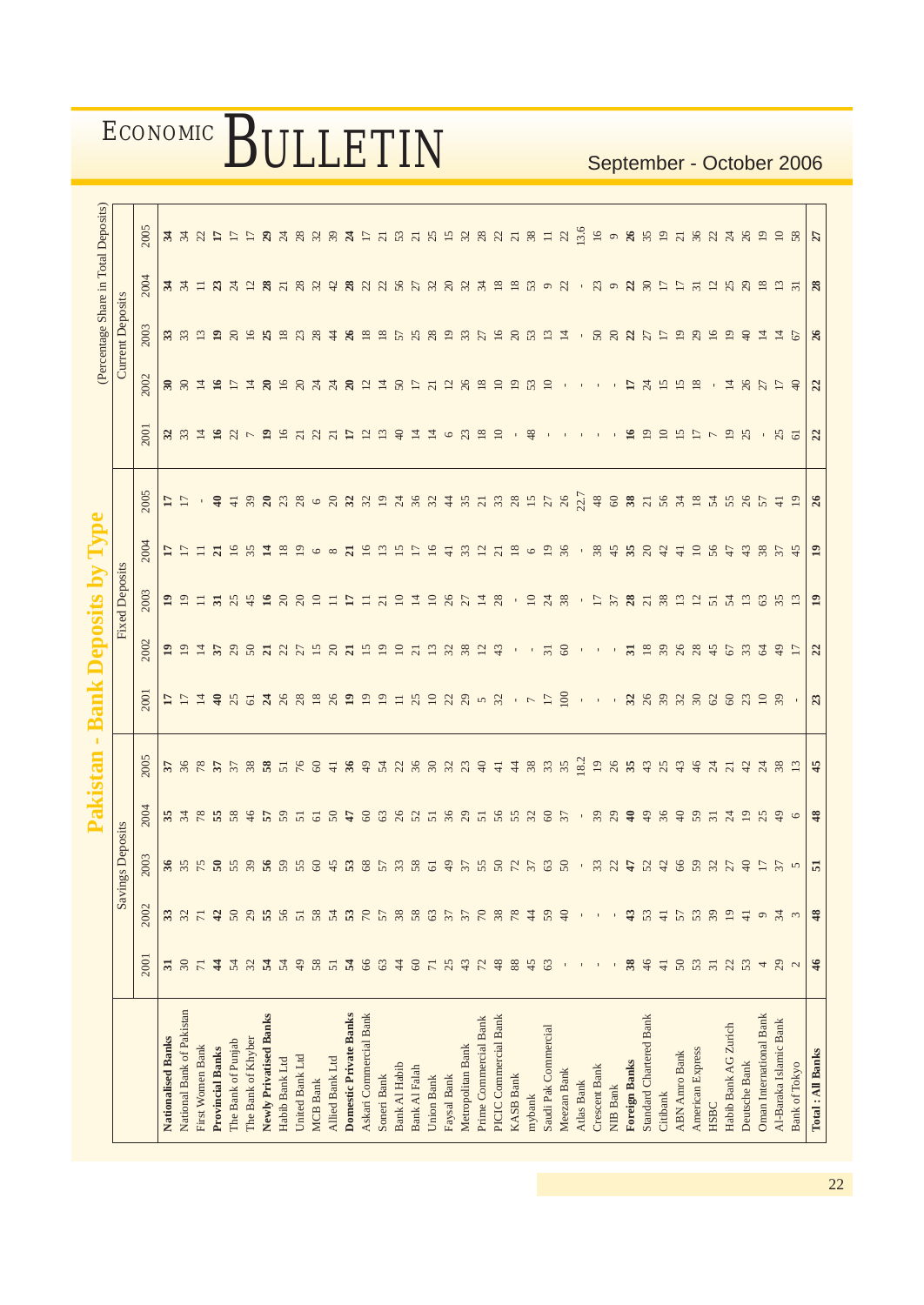| Sr. No.        | Bank                                                      | Merged with/Acquired by                                                                                     | Date             |
|----------------|-----------------------------------------------------------|-------------------------------------------------------------------------------------------------------------|------------------|
| 1              | <b>Bank of America</b>                                    | <b>Union Bank</b>                                                                                           | <b>July 2000</b> |
| $\overline{2}$ | <b>NDFC</b>                                               | National Bank of Pakistan                                                                                   | October 2001     |
| 3              | <b>Schon Bank</b><br>(renamed Gulf Commercial Bank)       | <b>PICIC Commercial Bank</b>                                                                                | November 2001    |
| $\overline{4}$ | <b>Prudential Commercial Bank</b>                         | Saudi Pak Industrial & Agriculture Investment Company<br>(renamed Saudi Pak Commercial Bank)                | November 2001    |
| 5              | <b>Faysal Investment Bank</b>                             | <b>Faysal Bank</b>                                                                                          | January 2002     |
| 6              | Societe Generale                                          | Meezan Bank                                                                                                 | April 2002       |
| 7              | <b>Emirates International Bank</b>                        | <b>Union Bank</b>                                                                                           | September 2002   |
| 8              | <b>Platinum Commercial Bank</b>                           | Khadim Ali Shah Bukhari & Co<br>(renamed KASB Bank)                                                         | October 2002     |
| 9              | <b>ANZ Grindlays Bank</b>                                 | <b>Standard Chartered Bank</b>                                                                              | November 2002    |
| 10             | <b>Mashreq Bank</b><br>(renamed Mashreqbank Pakistan Ltd) | <b>Cresent Investment Bank</b><br>(renamed Cresent Commercial Bank)                                         | <b>July 2003</b> |
| 11             | NDLC & IFIC                                               | <b>NIB Bank</b>                                                                                             | October 2003     |
| 12             | <b>Bank of Ceylon</b>                                     | Dawood Bank                                                                                                 | March 2004       |
| 13             | Credit Agricole Indosuez                                  | <b>NIB Bank</b>                                                                                             | April 2004       |
| 14             | Doha Bank                                                 | <b>Trust Commercial Bank</b>                                                                                | May 2004         |
| 15             | <b>Trust Commercial Bank</b>                              | <b>Crescent Commercial Bank</b>                                                                             | October 2004     |
| 16             | Dawood Bank                                               | Shirazi Investment Ltd of Atlas Group. Later amalgamated<br>into Atlas Investment Bank (renamed Atlas Bank) | March 2006       |
| 17             | Rupali Bank                                               | <b>Arif Habib Investment Group</b><br>(renamed Arif Habib Rupali Bank)                                      | August 2006      |
| 18             | <b>Union Bank</b>                                         | <b>Standard Chartered Bank</b>                                                                              | September 2006   |
| 19             | Habib Bank A.G. Zurich                                    | Metropolitan Bank<br>(renamed Habib Metropolitan Bank Ltd)                                                  | October 2006     |

### Bank's Mergers/Acquisitions